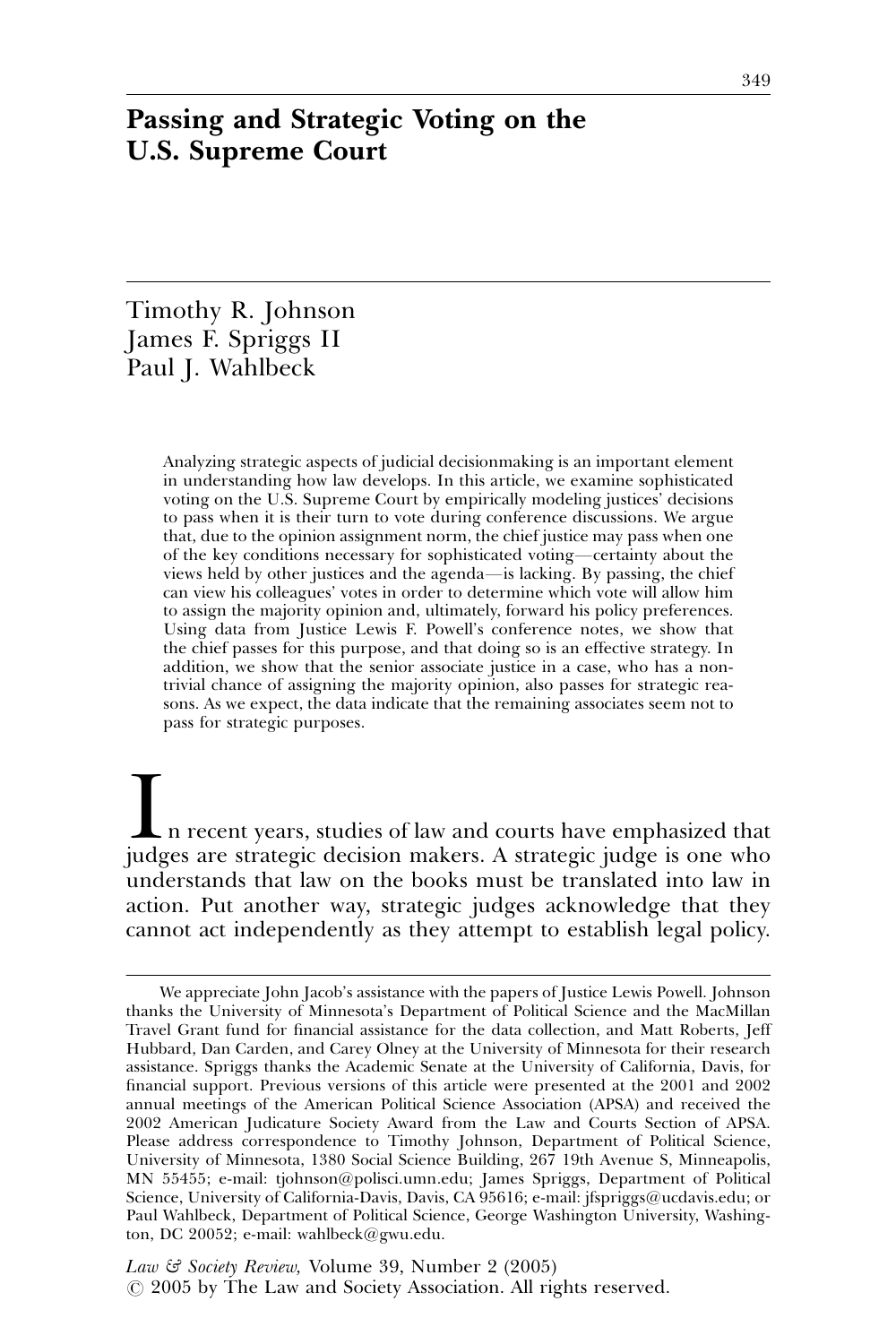Thus, a strategic judge's decisions on the bench are influenced in part by the preferences or anticipated choices of other relevant decision makers. While the efficacy of legal policies articulated in decisions depends on the choices made by a panoply of implementers, judges on collegial courts must confront the importance of choices made by their colleagues on the bench. In other words, before issuing a decision a judge must gain the support of his or her colleagues in order to speak for the court.

Viewing judges as strategic actors is important because it sheds light on a judge's most important task: setting legal policy. Law develops as judges make choices in the process of deciding particular cases, and to understand legal development it is critical that we explain judges' decisions. Existing research, for instance, shows that when U.S. Supreme Court justices craft majority opinions they bargain, negotiate, and compromise in an attempt to bring legal policy as close as possible to their preferred alternatives (see Epstein & Knight 1998; Maltzman et al. 2000). While most research to date has focused on the U.S. Supreme Court (e.g., Caldeira et al. 1999; Epstein & Shvetsova 2002; Hansford & Damore 2000), comparative studies of law are ripe for consideration of the strategic elements of judicial decisionmaking (see, e.g., Helmke 2002, 2003; Iaryczower et al. 2002; Epstein et al. 2001). Vanberg (2001), for example, shows that the German Federal Constitutional Court acts strategically when deciding whether to strike down legislation. In addition, state court judges in the United States act strategically in response to whether, and when, they must stand for reelection (Brace & Hall 1997).

In this article, we explore how justices behave strategically when casting votes at conference. After the Supreme Court hears oral arguments in a case, the justices gather at conference to cast preliminary votes. They express their views and cast their votes, in order of seniority, beginning with the chief justice (CJ) and moving down to the most junior justice. Under this voting rule, the CJ is the first to cast a vote and, arguably, has the most at stake. Indeed, when the chief is in the conference majority the task of assigning an author to write the majority opinion falls to him. This prerogative helps him influence the Court's agenda by selecting an author whose opinion is close to his own preferences, or who will minimize the prospective policy loss if the chief 's preferred outcome does not prevail (Epstein & Knight 1998; Maltzman et al. 2000).<sup>1</sup>

<sup>&</sup>lt;sup>1</sup> Maltzman et al. (2000) demonstrate that the justice who assigns the opinion has some power to set the agenda for the majority coalition because the writer gets the first move in the bargaining process. The chief exercises this discretion and guides the opinion toward his preferred position by assigning it to ideologically proximate justices, especially in important cases. In other words, although the CJ is constrained by norms, such as the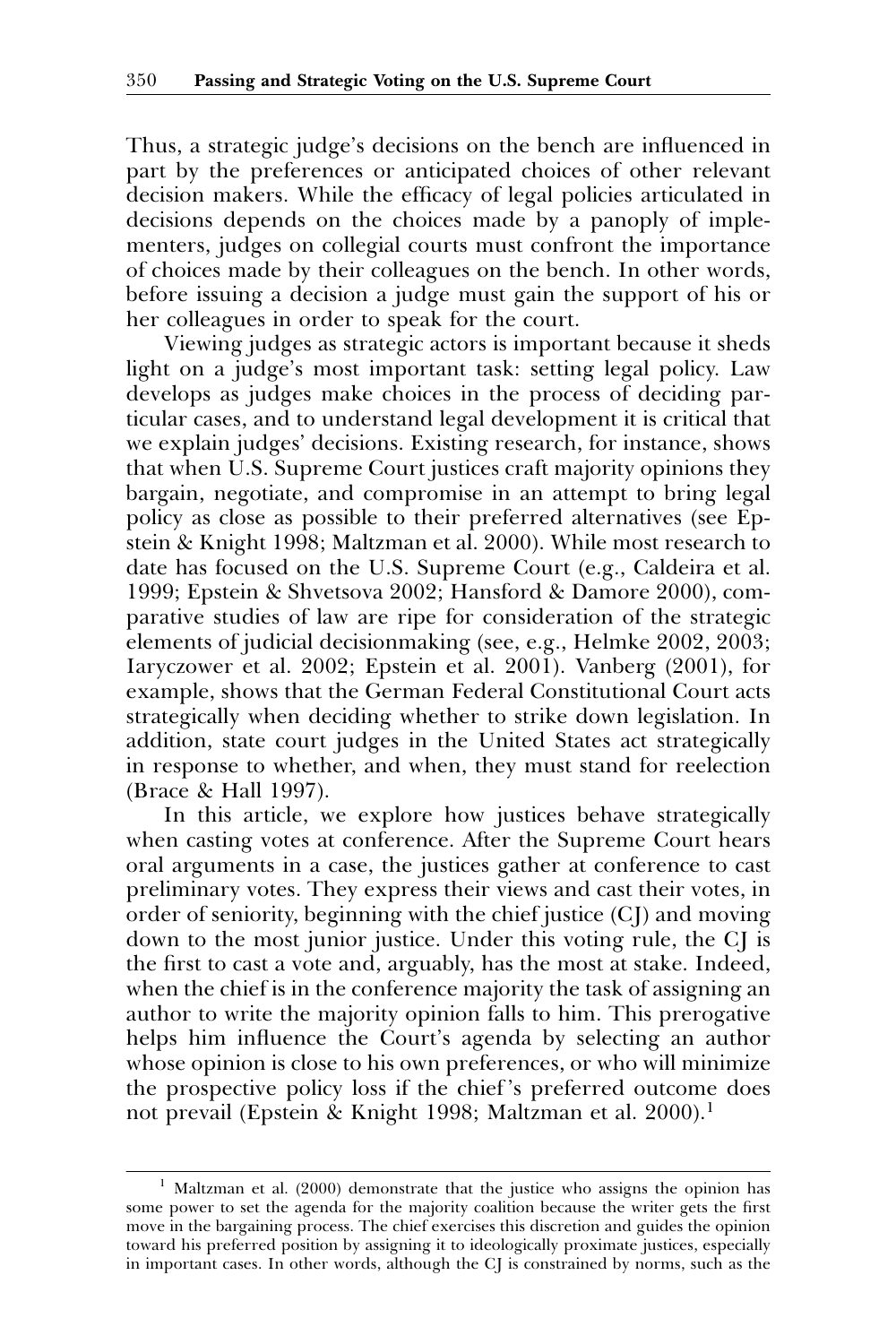Chief Justice Warren Burger was renowned, and even vilified in some quarters, for voting strategically during conference discussions on the Supreme Court in order to control the Court's agenda through opinion assignment. Indeed, Burger is said to have often changed votes to join the majority coalition, cast ''phony votes'' by voting against his preferred position, and, of particular interest to us here, declined to express a position at conference (see Woodward & Armstrong 1979; Epstein & Knight 1998). This behavior led one critical justice to point out that, ''all too damned often the Chief Justice will vote with the majority so as to assign the opinion, and then he ends up in dissent'' (Schwartz 1990:14). Although many claimed that Burger voted sophisticatedly to manipulate the Court's agenda through opinion assignment, he was probably not the first chief to vote in this manner during conference.2 As Murphy hypothesizes of CJs when they were the first to speak and the last to vote, ''Thus, before he finally commits himself, he knows where each Justice stands – at least for the present – and which side will most probably win. If his own views are going to be in the minority, he can vote with the majority and retain the opinion-assigning authority'' (1964:84–5).3

This article focuses on one potential form of strategic behavior at conference-a justice's ability to pass, and therefore delay his vote until all the other justices have voted. We argue that the CJ has a unique incentive to pass that derives from the Court's opinion assignment norm.4 Indeed, when the chief is uncertain about the final outcome in the case, he can pass in order to view his colleagues' votes. This behavior will help him determine which vote (reverse or affirm) will allow him to assign the majority opinion. While not technically a sophisticated vote, the chief may pass so he can, if necessary, vote against his most preferred alternative during conference in order to move the case outcome to a point that is closer to his preferred goals than if he had voted with the minority.

<sup>4</sup> The senior associate justice (SAJ) may share this incentive with the CJ, as he frequently assigns opinions when the CJ does not side with the majority at conference. We explore this possibility below.

equitable distribution of assignments, he has the power to choose who will articulate the Court's opinion and the lens through which a case will be decided.

<sup>&</sup>lt;sup>2</sup> Indeed, Murphy (1964) traces sophisticated voting to control opinion writing to Chief Justice John Marshall. Although short on supporting evidence, some argue that Marshall wrote opinions ''even in cases where he dissented'' (Schwartz 1993:152).

<sup>3</sup> Since at least the time of John Marshall's tenure on the Court (and through the 1960s), the discussion of a case at conference started with the chief and concluded with the most junior justice, while voting proceeded in the opposite fashion (see Clark 1959). As Justice Brennan describes, ''The junior justice votes first and voting then proceeds up the line to the Chief Justice who votes last'' (1960:402). Sometime in the mid-1960s, however, this voting rule changed, and both discussion and voting in a case now proceeds based upon seniority, with the chief both discussing a case and voting first (see Rehnquist 2001:254).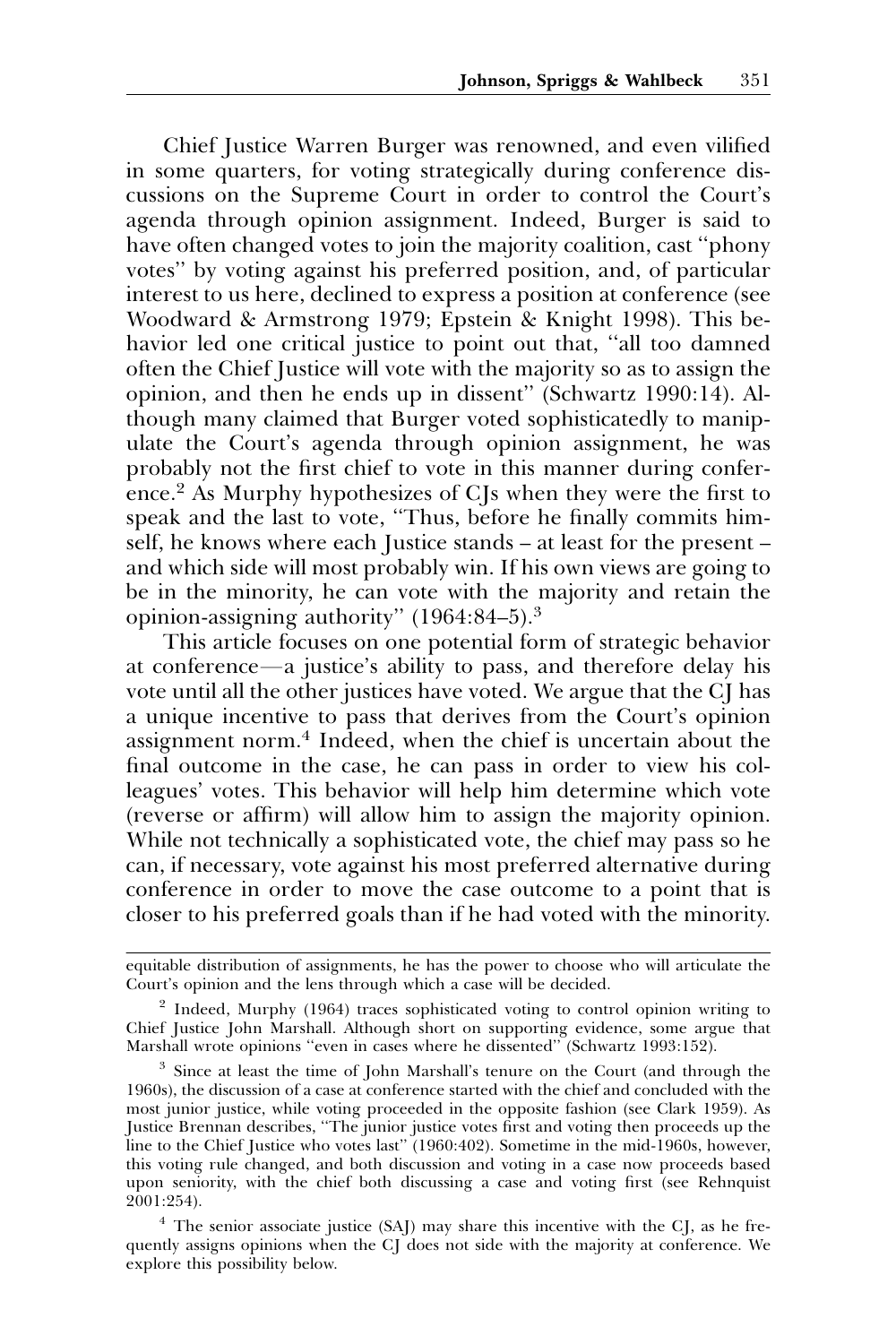Employing a unique data set constructed from Justice Lewis F. Powell's docket sheets, we demonstrate how the chief can, if necessary, pass for the strategic purpose of moving policy closer to his preferred outcome. These data also allow us to demonstrate the impact of this behavior by determining the extent to which the chief votes with the majority and therefore ultimately assigns the opinion even when the coalition seems ideologically contrary to his preferred outcome.

## Sophisticated Voting and the Supreme Court

Beginning with Farquharson's (1969) Theory of Voting; a host of scholars have employed formal models to demonstrate the theoretical importance of sophisticated voting for understanding interdependent decisionmaking, especially as applied to collegial decisionmaking bodies such as the U.S. Congress (e.g., Kramer 1972; McKelvey & Niemi 1978; Banks 1985; Denzau et al. 1985). Sophisticated voting occurs when decision makers vote against their most preferred alternative at one stage of a decisionmaking process in order to produce outcomes at later stages that are more preferred.5 As Calvert and Fenno put it, sophisticated voting occurs in Congress ''when a legislator votes against an amendment that he or she favors in principle, in order to improve the chances for passage of the bill itself '' (1994:349). Recent research provides some systematic support for sophisticated voting in Congress (Jenkins & Munger 2003; Martin 2001; Volden 1998), as well as on the Supreme Court (Caldeira et al. 1999).6

Existing formal models provide strong theoretical reasons for expecting decision makers to act in a sophisticated fashion when two conditions exist: (1) they possess adequate information about other relevant actors' preferences, and (2) they are clear about the agenda that will be discussed during the decisionmaking process (Krehbiel & Rivers 1990). The reason is intuitive. Without adequate information, decision makers cannot accurately predict the preferences of those with whom they interact or the outcomes of subsequent votes. They therefore cannot calculate which course of action will yield the highest payoff. Further, without knowledge of

<sup>5</sup> Sophisticated voting can be either sincere or insincere (see Austen-Smith 1987). A sophisticatedly sincere vote occurs when a decision maker, after considering likely outcomes at future stages of the game, realizes that choosing the most preferred option at one stage is the best way to achieve his or her goals at a later stage. A sophisticatedly insincere vote results when a decision maker votes against the most preferred alternative in order to reach outcomes at a later stage that are more preferred. Thus, we use the term sophisticated voting in this article as shorthand for sophisticatedly insincere voting.

 $6$  There is also a rich, yet small, literature that focuses on sophisticated voting in legislatures beyond the United States (see, e.g., Huber 1996; Rasch 2000).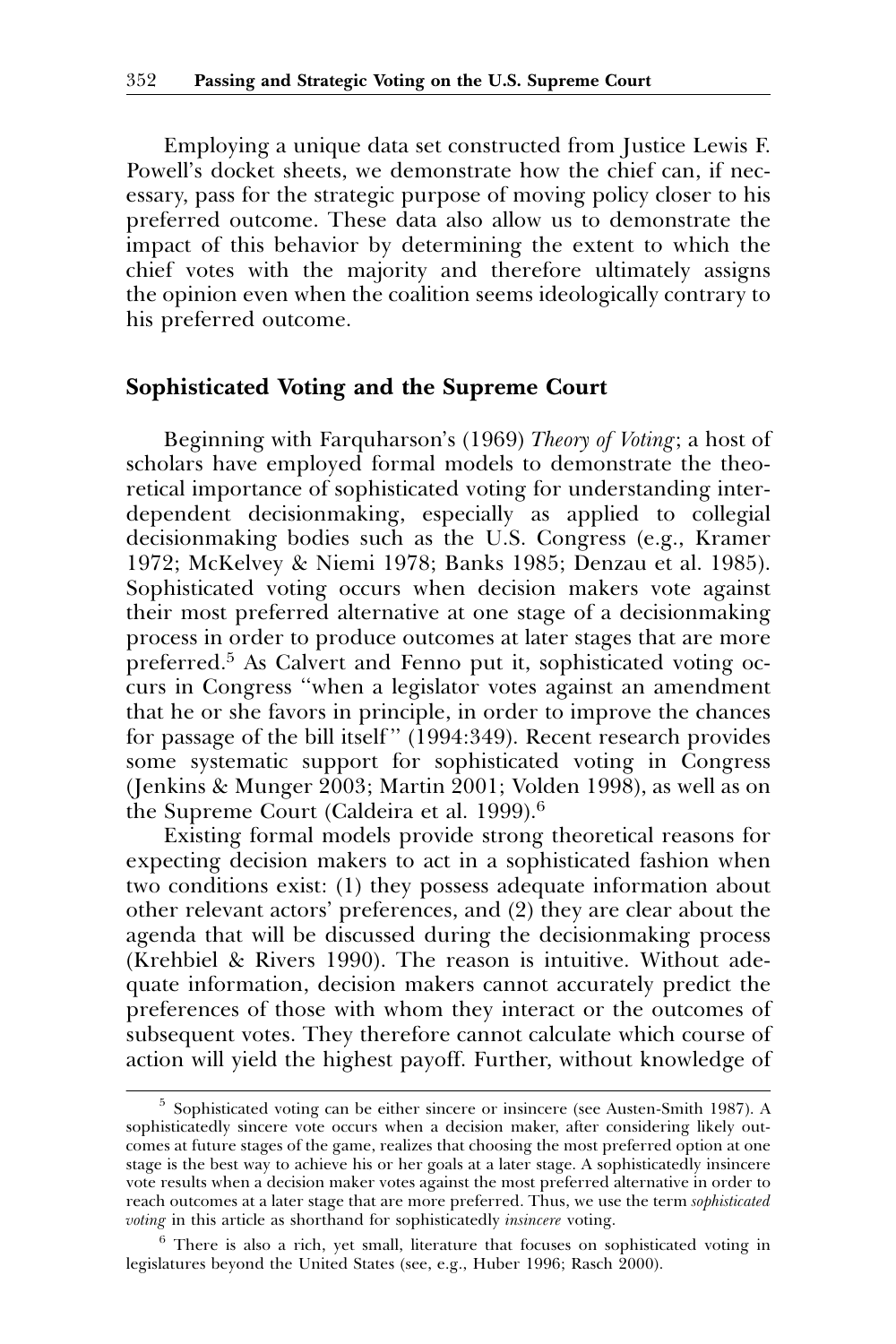the agenda that will be discussed, a decision maker cannot anticipate which proposals will be offered or determine what the decision tree looks like in advance. In other words, knowledge of the agenda allows political actors to know the alternatives from which they can choose and helps them determine how the decisions of other players in the game will affect their payoffs. Thus, without an agenda set prior to the decisionmaking process, sophisticated voting is extremely difficult.

The Supreme Court at least minimally satisfies the conditions necessary for justices to engage in sophisticated behavior (Caldeira et al. 1999). First, while the justices may not always possess complete and perfect information about their colleagues' preferences, the institutional setting of the Court provides them with ways of developing assessments about how the others are likely to behave.<sup>7</sup> After all, justices encounter similar issues and work with a small number of individuals, often for long periods of time (Caldeira et al. 1999:551). Chief Justice Rehnquist explains that this helps the justices learn about their colleagues' preferences when he writes, ''Each of us soon comes to know the general outlook of his eight colleagues. . . .'' (1987:294). Consequently, justices often have enough information to develop beliefs about their colleagues' preferences.

Second, the institutional structure of the Court's decisionmaking process serves to help set the agenda of each case before the justices come to conference to cast votes on the merits (see Sala & Spriggs 2004). In fact, the norm that discourages justices from deciding issues sua sponte (Epstein et al. 1996) helps ensure that the Court will not entertain arguments not presented in written briefs or at oral argument. While litigants do not entirely determine the range of choices available to the Court, this norm provides the justices with information about the likely policy alternatives that will be considered in a case (Epstein & Kobylka 1992; Wahlbeck 1997). Indeed, Johnson (2004) demonstrates that more than 80% of all arguments found in the Court's majority opinions derive from either the litigant or amicus briefs or from the oral arguments. This means that the justices have this information prior to the conference discussion in a case.<sup>8</sup>

 $7$  While many formal models assert that complete and perfect information is necessary for sophisticated voting, Calvert and Fenno (1994) demonstrate that it is possible for actors to vote in a sophisticated fashion even without complete and perfect information. They find that, even with these information conditions, sophisticated voting occurred during the 1986 Senate debate over whether to allow full-time television coverage of Senate proceedings. However, the balance of evidence indicates that as an actor's uncertainty increases, the ability to cast a sophisticated vote decreases.

<sup>&</sup>lt;sup>8</sup> As noted above, the justices might control the agenda somewhat, as there is some evidence of both issue suppression and issue creation on the Court (McGuire & Palmer 1995, 1996). However, even McGuire and Palmer argue that these phenomena occur in a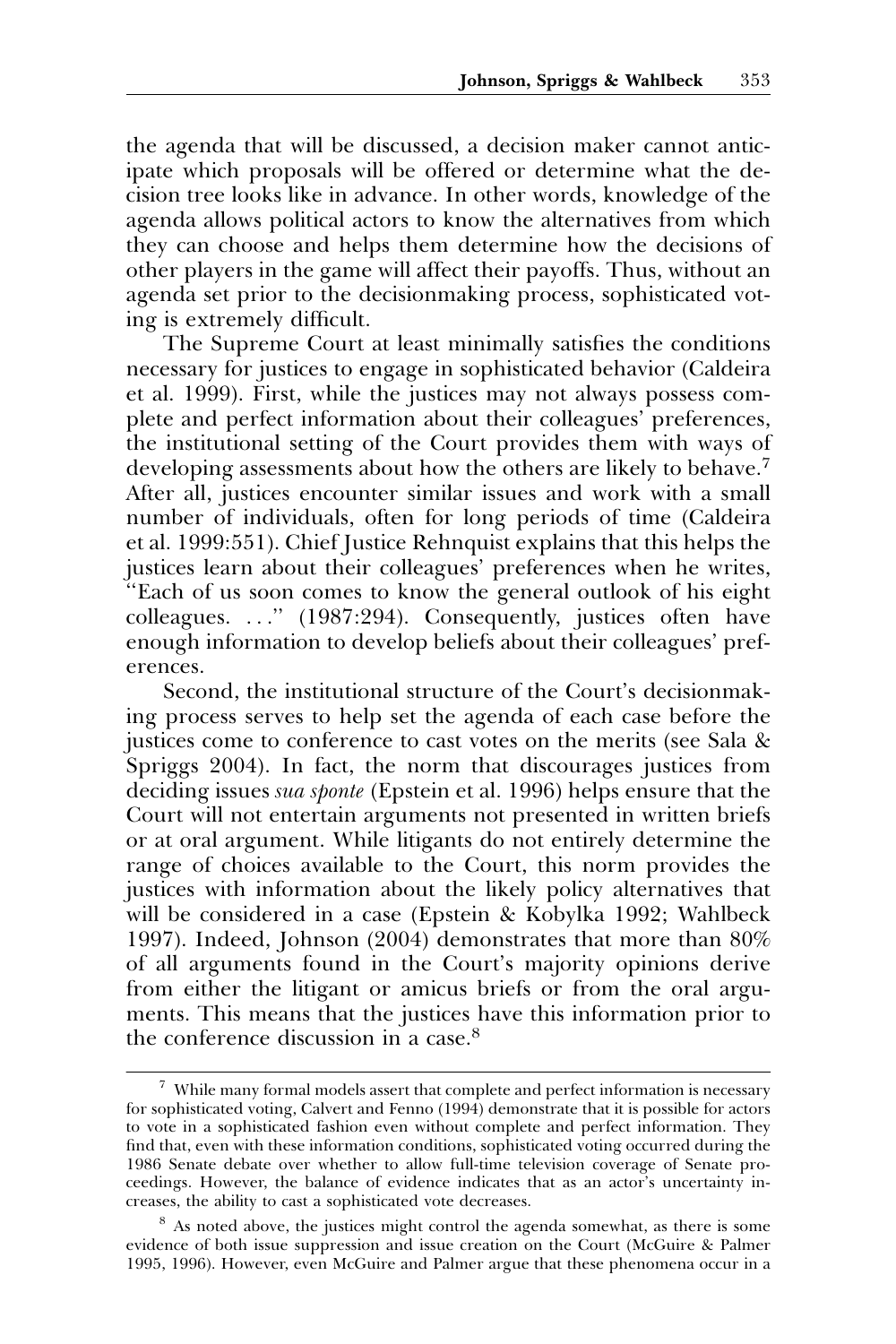In addition, several institutional features provide the justices with information that allows them to anticipate subsequent stages of the judicial process (Caldeira et al. 1999). First, the Court's norms provide for a predictable set of decision stages before and after the conference vote in the form of open votes on certiorari, circulation of the first draft of the majority opinion, subsequent bargaining between other justices and the majority opinion author, and, finally, a vote by each justice. Second, the norm that governs opinion assignment helps the justices predict who the likely opinion assignor will be (Epstein & Knight 1998). Thus, the nature of how issues are brought to the Court, combined with internal Court rules, provides the justices with a good sense for the range of alternatives available to them in a case.

## Passing During Supreme Court Conference Discussions

Our general discussion of sophisticated voting raises the following question: Why would Supreme Court justices pass at conference? Indeed, if they have the ability to vote insincerely if a sincere vote will not help them reach their policy objectives, why would a justice decline to state a position? The answer, for us, is that when faced with uncertainty a justice may pass in order to enhance his or her information and to be able to cast a sophisticated vote, if necessary.<sup>9</sup> As the above discussion indicates, in order to vote sophisticatedly, a justice must be able to predict which outcome will garner majority support. Without the ability to develop this expectation, a justice is unable to act sophisticatedly and thus may choose to pass, thereby waiting to cast a vote until all the other justices have voted. By passing, the justice can gain important information from the votes cast by other justices.

Despite the institutional features that may allow justices to anticipate their colleague's behavior, there is reason to believe that they do not always know how their colleagues want to act in *specific* 

minority of cases. In addition, Calvert and Fenno (1994) argue that actors only need to have probabilistic knowledge of the agenda in order to engage in sophisticated behavior. As such, we are confident that the agenda for each case is set in such a way that justices can look down the game tree and know what their basic options will be.

<sup>&</sup>lt;sup>9</sup> This argument derives from Riker's (1986) theory of heresthetics. According to Riker, one way prospective losers can affect outcomes is by manipulating voting rules (Riker 1983, 1984, 1986, 1990; Nagel 1993; Epstein & Shvetsova 2002). A resourceful ''heresthetician'' may, for example, use the rules of the institution to alter the voting procedure and, in the process, gain informational or other advantages over his or her opponents. Importantly, this tactic allows a decision maker to gather information and then, if necessary, cast a sophisticated vote at a later time. Heresthetics encompasses agenda control, strategic voting, and manipulation of dimensions to affect the final choice (Riker 1986). The latter two tactics generally require complete and perfect information, and thus we focus on the manipulation of voting rules in the form of passing (see Epstein & Shvetsova 2002).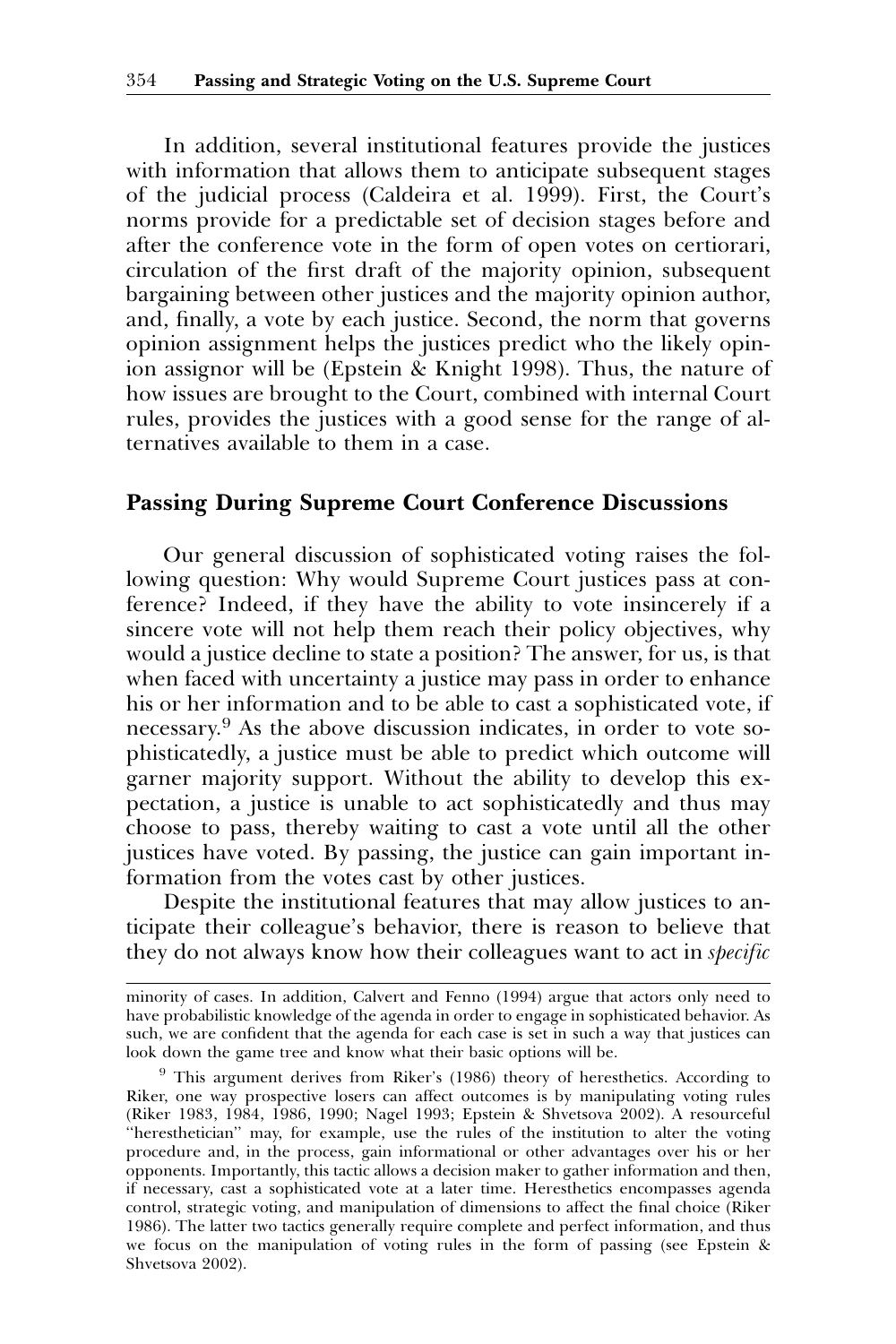cases. First, each case presents a unique set of facts and legal questions. Second, justices' preferences may change over time (Epstein et al. 1998). Third, justices' preferences vary across issue areas (Rohde & Spaeth 1976). Fourth, most cases tap multiple issue dimensions, which creates ambiguity about which dimension is controlling (Maltzman & Wahlbeck 1996). This variation in the justices' beliefs about their colleagues' views can undermine the level of information that is a necessary prerequisite to sophisticated voting. In such a setting, a strategic justice is less able to cast a sophisticated vote.

We do not expect all justices to have the same propensity to pass on their chance to vote at conference.10 Rather, we argue that the CJ has the greatest strategic incentive to pass because of the norm that allows him to assign the majority opinion when voting with the majority at conference. As existing accounts suggest (e.g., Epstein & Knight 1998; Maltzman et al. 2000), this norm gives the chief a motivation, not shared by the associate justices, to vote with the majority at conference.<sup>11</sup> Indeed, this norm gives the chief agenda-setting authority on the Court, which allows him to minimize the policy damage of an opinion that runs counter to his preferences by assigning the opinion to an ally or to himself.

In addition, the conference-voting norm on the Court stipulates that the order of voting is based on seniority, with the chief discussing and voting on a case first. This voting rule may put the chief at an informational disadvantage and make it difficult for him to take full advantage of the opinion-assignment norm. When faced with uncertainty based on this factor (or others), the chief is left with two options: either cast a sincere vote during conference, or pass and wait for the remaining justices to cast votes before voting himself.

Because casting a sincere vote may leave him out of the winning coalition, and therefore unable to assign the opinion, the chief may reserve his vote if he is unsure of which position will command a majority once all votes are cast. In essence, the chief passes in order to put himself in a position to vote with the majority and, in turn, to have greater leverage over the legal rule being crafted in the case. More specifically, the chief may pass in order to put him-

<sup>10</sup> Note that passing is different from abstaining. An abstention is based on the assumption that a later vote is not forthcoming, whereas, when passing, an actor leaves open the possibility of later casting a vote.

 $11$  We also argue that, because the SAJ has a realistic chance of assigning the majority opinion, he also has a strategic incentive to pass, though it is not as strong as the incentive for the chief. Note, however, that the SAJ only has this incentive if the CJ is not ideologically aligned with him because under this condition the SAJ will most likely disfavor the chief 's position in the case. In the empirical analysis that follows, Justice William Douglas was the SAJ until his retirement, upon which time Justice William Brennan became the SAJ. Both of these justices were ideologically at odds with Chief Justice Burger.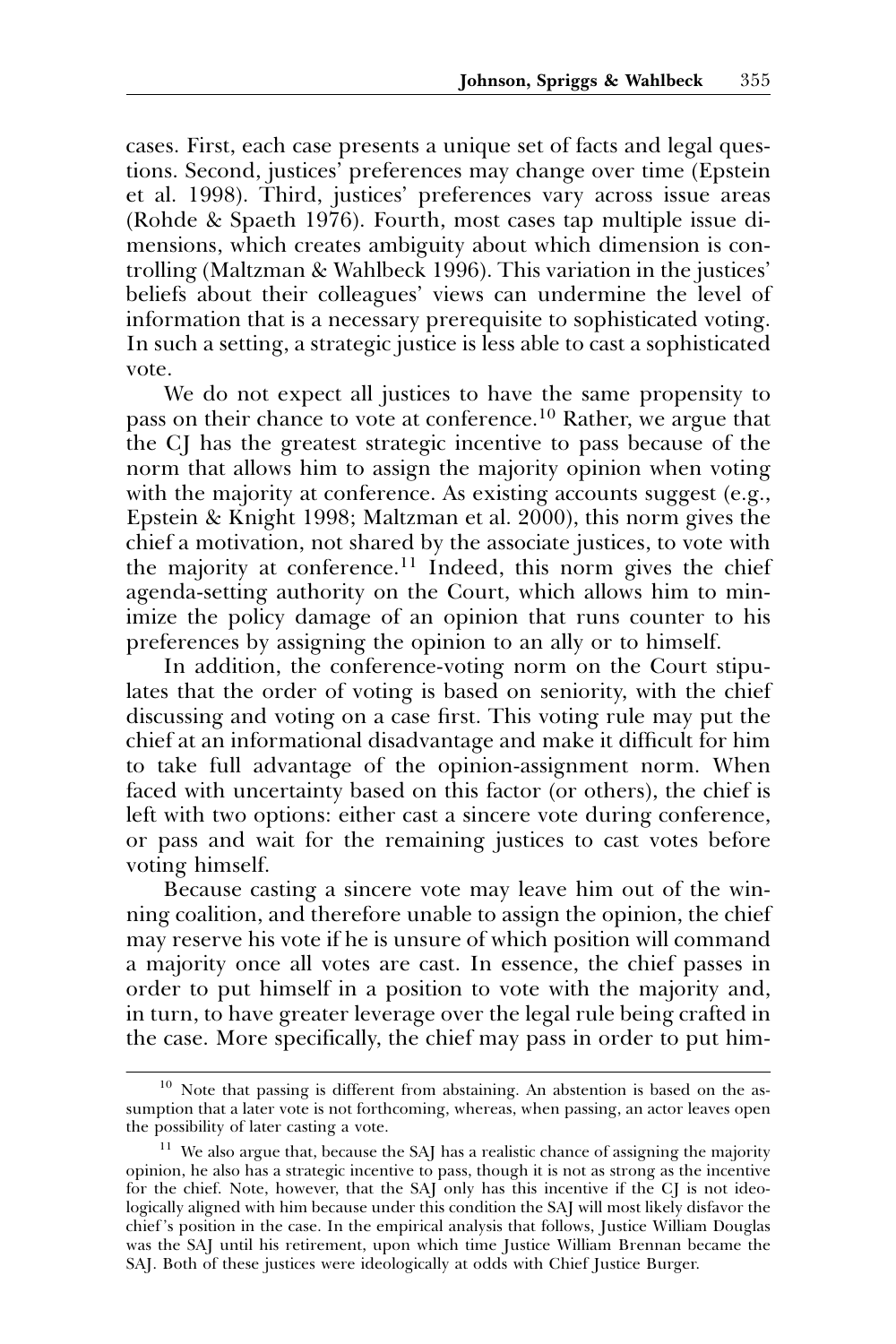self into a position that will allow him to vote sophisticatedly. This leads to our general hypothesis:

Opinion Assignor Hypothesis: The chief justice is likely to pass at conference for strategic reasons, while associate justices are not likely to strategically pass.

## Uncertainty and the Strategic Incentive to Pass

To recapitulate, we argue that the CJ passes when he lacks enough information about his colleagues' preferences and the case outcome to determine his best course of action. Despite the information that justices procure about their colleagues' behavior in past cases, as well as their behavior during the agenda-setting phase of the present case, their level of certainty about other justices' views may vary across cases. This lack of information gives the CJ an incentive to wait and see what his colleagues have to say about the case before casting a vote. As a result, we expect three indicators of uncertainty to influence when the chief will pass.

First, the CJ will base the decision to pass on his ability to predict which outcome is likely to receive majority support. If he anticipates that his preferred outcome is likely to prevail in the end, he has no need to pass and will therefore cast a substantively sincere vote at conference. And the chief is unlikely to pass when he anticipates that his position will not be adopted by the majority. Again, under this condition the chief has enough information to decide what to do, and he will therefore respond with a substantive vote. However, if the chief is unsure of the likely position to be adopted by the majority, he may pass to preserve the possibility of casting a sophisticated vote.

If justices are ideologically close to their colleagues, they know that the legal outcome of the case is likely to resemble their preferred outcome, especially as the ideological distance between them and the Court's median justice becomes smaller.<sup>12</sup> We expect a CJ in this position to cast a vote at conference and not to pass, because he believes that his preferred position is likely to be the majority's view. When the chief is ideologically distant from the median justice on the Court, he will predict that his position will most likely not be the majority view. Since the chief has a reasonable level of information about the likely case outcome in this situation, we again predict he will cast a substantive vote and not pass. However, when the chief is neither too close nor too far from the median justice, he will be less sure of which outcome will prevail and thus

<sup>&</sup>lt;sup>12</sup> We use the Court median because it serves as a reasonable proxy for the likely case outcome (see Spriggs & Hansford 2001).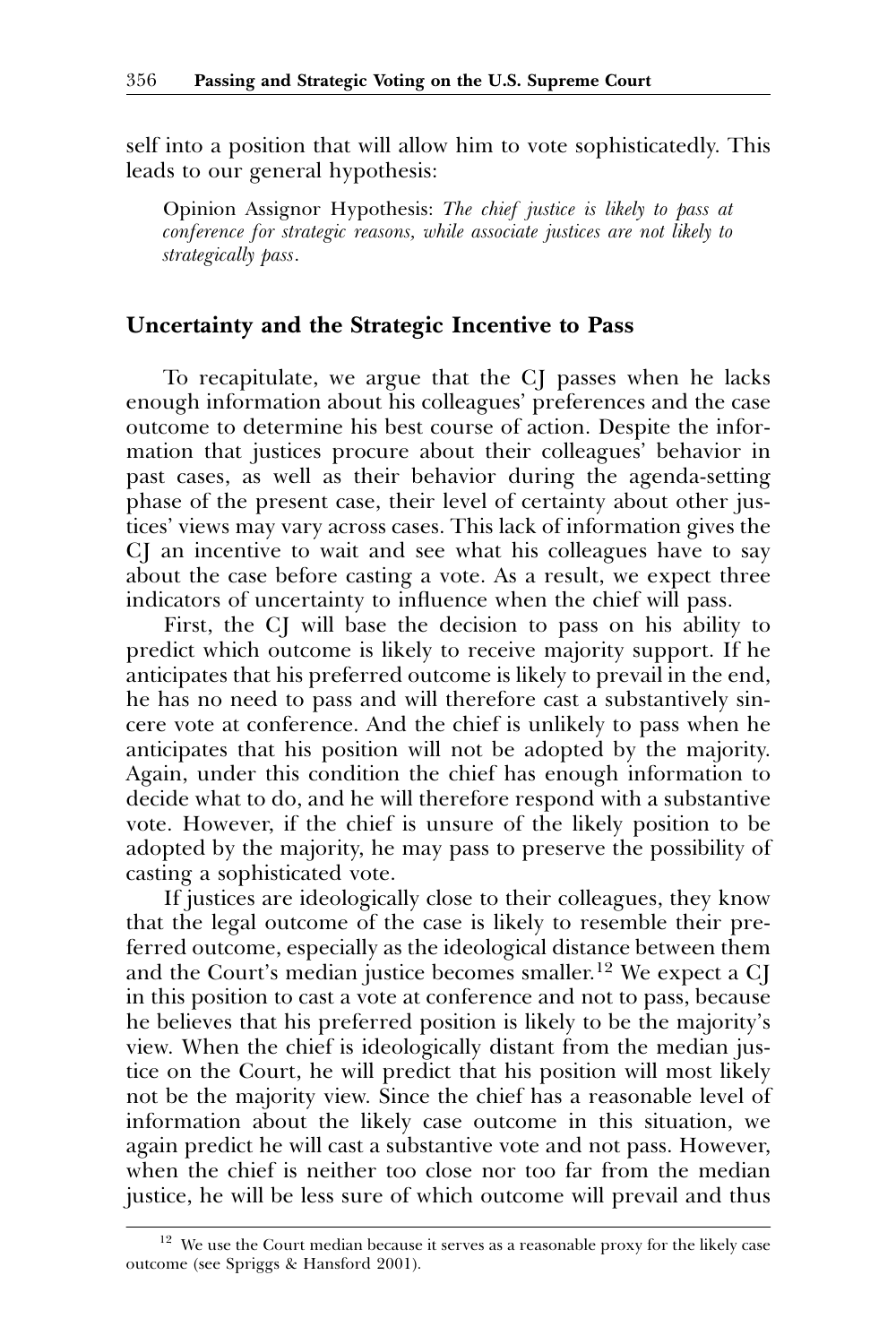pass to gain information from his colleagues' votes in the case. In short, we expect the chief to be more likely to pass when he is less certain about the likely case outcome, which he can infer from his ideological distance from the median justice on the Court. This leads us to predict that the chief 's ideological distance from the median justice acts in a curvilinear fashion:

Distance from Court Median Hypothesis: The chief will be more likely to pass when he is less certain about the outcome of the case and less likely to pass when he has greater information.

Second, given the rule of four, whereby a case is placed on the Court's docket if four justices vote to grant certiorari, a certiorari coalition of only four justices indicates greater uncertainty about the final outcome. More specifically, because of the instability of a minimum-winning coalition (Hoekstra & Johnson 2003), the level of uncertainty is greater when a coalition is smaller, and justices have more leverage over the outcome of a case (Riker 1962; Murphy 1964; Maltzman et al. 2000). Thus, when the certiorari coalition is minimum-winning, the CJ may be more willing to wait to hear what his colleagues have to say on the merits before voting. For this reason, we hypothesize that:

Case Outcome Uncertainty Hypothesis: The chief is more likely to pass when the coalition granting certiorari in a case is minimum-winning.

Third, the chief can predict the likely case outcome based on how his colleagues have decided similar cases in the past (Rehnquist 1987; Murphy 1964; Baum 2001). Indeed, justices' information about the preferences held by their colleagues is largely acquired through interaction in earlier cases, and scholars have demonstrated that uncertainty about case outcomes is heightened when justices' views in prior cases dealing with similar issues are not clear (Maltzman et al. 2000). Yet while justices have numerous opportunities to observe the behavior of their colleagues in some issue areas (e.g., civil liberties), these opportunities to learn the views of others may be less plentiful in other issue areas. In other words, when the other eight justices have participated in fewer cases within an issue area, the outcome of the present case is less certain to the CJ because he has less information about how his colleagues have acted in the past. This leads us to hypothesize:

Preference Uncertainty Hypothesis: The chief is more likely to pass when the number of past cases decided by other justices on the Court in an issue area is smaller.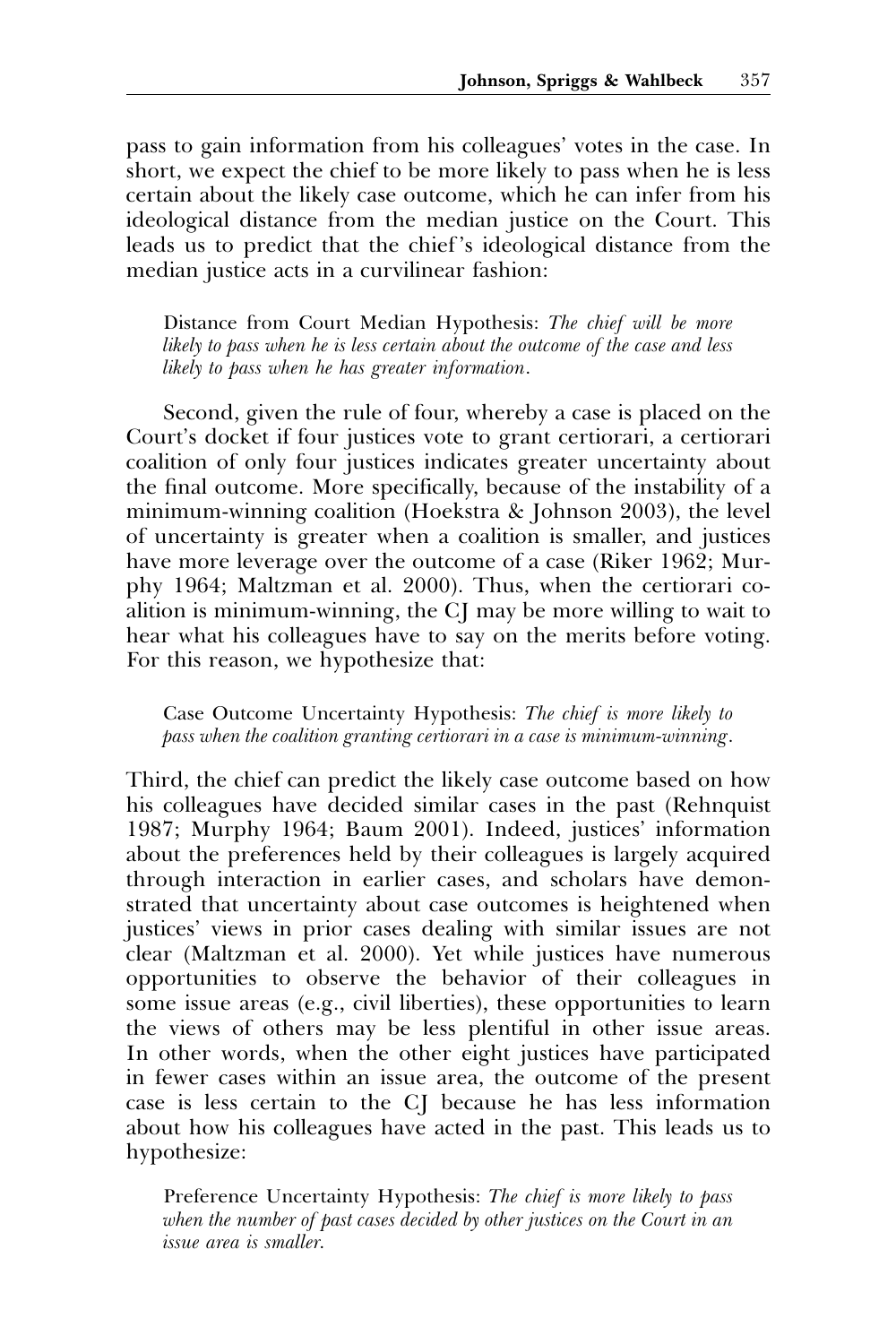We also expect the chief to respond to the relative importance of a case. Given the likely impact of legally and politically important cases, he is more likely to want to assign the majority opinion, or to actually write the opinion, in these cases.<sup>13</sup> Past research, for example, indicates that the chief is more likely to assign opinions to ideological allies in salient cases (Maltzman et al. 2000). In addition, the Court is more likely to hear reargument (Hoekstra & Johnson 2003), and justices more frequently bargain with one another before joining an opinion (Spriggs et al. 1999), in highly salient cases. A memo from Justice Powell to Chief Justice Burger illustrates this idea: ''At the conference yesterday, I reserved my vote to enable me to give further thought to this important and difficult case'' (Powell 1978:n.p.). In short, the stakes are higher in salient cases, and thus the conference vote becomes even more critical. Thus, we hypothesize:

Case Salience Hypothesis: The chief is more likely to pass in cases of greater salience.

## Nonstrategic Explanations for Passing

We also recognize that justices may pass at conference for reasons unrelated to strategic voting. Some justices may pass sincerely without any intention of casting a sophisticated vote or of manipulating the outcome. Chief among the reasons for a sincere pass is that in some cases justices lack information about, or are unsure of, their views of the issues under discussion in a case. This scenario is most likely to occur in complex cases where justices may be undecided about their position. This relationship is evidenced in a memo written by Justice Sandra Day O'Connor to Chief Justice Burger in Spencer v. South Carolina Tax Commission (1985), where O'Connor wrote,

''passed'' at the Conference on this case and have continued to read cases and other materials on point. My vote, which remains tentative, is in accord with yours - to reverse. Although I think the §1988 attorneys' fees provision is enforceable in state court as part and parcel of §1983 actions, I do not believe injunctive relief need be given or that plaintiffs can bypass state administrative remedies. Of course, these last two matters are not raised in

<sup>&</sup>lt;sup>13</sup> We want to be clear that our argument is not that salience directly taps interdependency of choice. Rather, we suggest that salience serves to give justices a greater incentive to act strategically. Salience is therefore a policy-based motivation related to the chief 's desire to influence policy in important cases. We include it under the ''strategic'' heading because we do not expect salience to influence associate justices, who lack this policy-based motivation.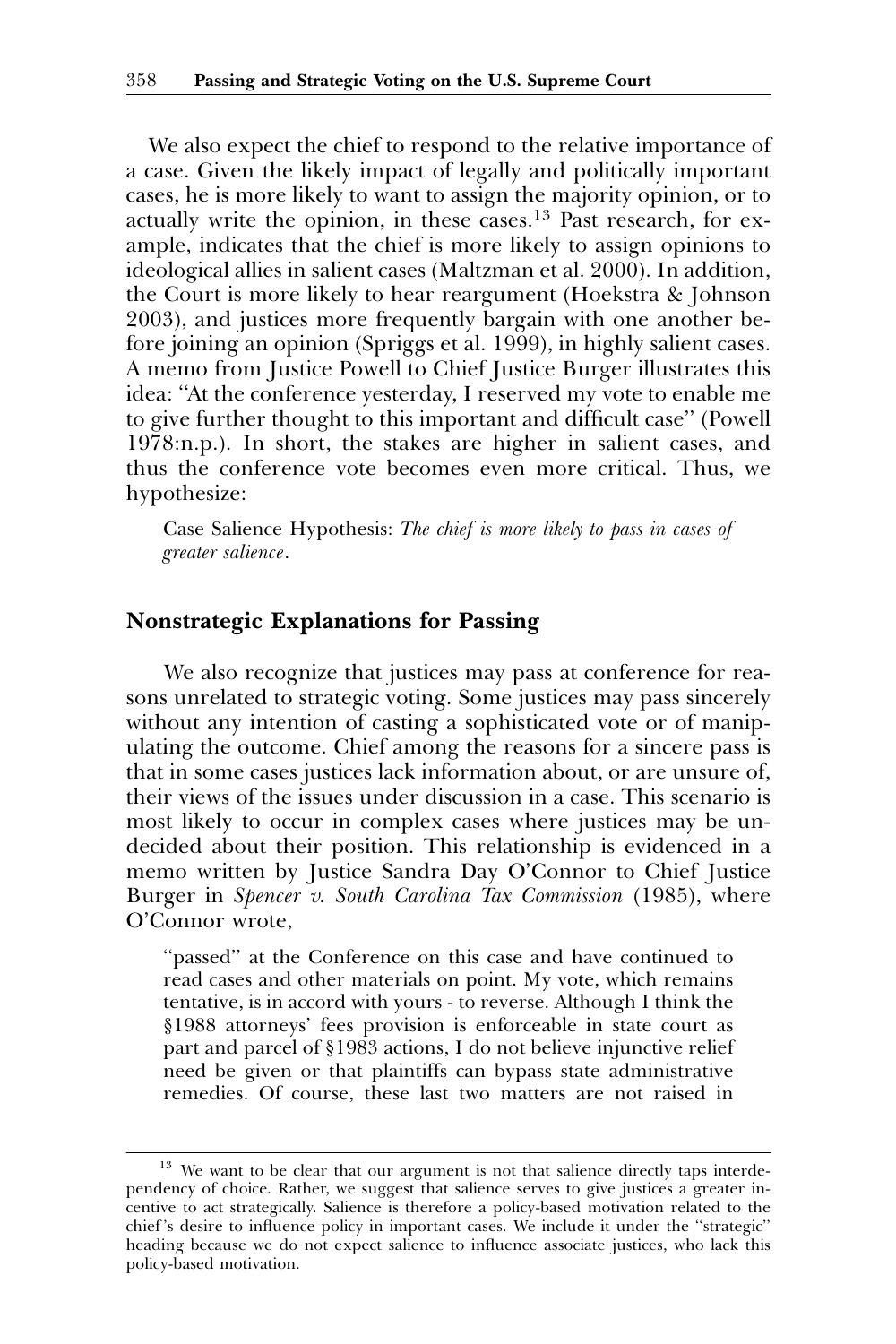this case, but they will be ''lurking'' in the wings (O'Connor 1985:n.p.).

Consistent with this expectation, Maltzman and Wahlbeck (1996) show that justices are more likely to change their votes after the conference in complex cases. This leads to the following hypothesis:

Case Complexity Hypothesis: All justices are more likely to pass in cases of greater complexity.<sup>14</sup>

Finally, past research often suggests that it takes time for ''freshman'' Supreme Court justices (i.e., those new to the bench) to acclimate to their job (e.g., Brenner & Hagle 1996; Howard 1968). Freshmen are often said to be more likely to follow rather than lead, to exhibit less stable voting patterns, and to be less familiar with the issues being decided by the Court. As a result, one might expect that freshmen would be more likely to pass at conference.

Freshman Justice Hypothesis: Freshman justices will be more likely to pass than their more senior colleagues.

## Data and Methods

We based our analysis on a random sample of 1,043 cases decided between the 1971 and 1985 October terms.<sup>15</sup> Specifically, we merged two random samples; in one sample, we selected all cases from seven random terms (1971, 1974, 1976, 1979, 1980, 1984, and 1985), and in the other we randomly sampled 359 cases from the remaining terms.16 Based on these data, we could test our

<sup>&</sup>lt;sup>14</sup> Although we characterize case complexity as a nonstrategic basis for passing, we recognize the possibility that more complex cases may lead to strategic passes as well. After all, justices may be less certain about how colleagues will vote in complex cases, leading them to reserve their vote. If these strategic considerations were the reason that motivated passes in complex cases, given the CJ's unique incentive to pass, we would not expect this variable to have an effect on associate justices. Analysis of the data reveals, however, that case complexity has a greater effect on associate justice passing than on CJ passing. This result leads us to suspect that case complexity is a source of sincere passes, as we discuss above.

<sup>&</sup>lt;sup>15</sup> We took our sample from Spaeth (2001a), with the universe of cases defined as all full opinion, orally argued per curiam, and judgments of the Court. The unit of analysis is the docket number.

<sup>&</sup>lt;sup>16</sup> This sampling procedure results from the fact that this article has gone through several iterations. For the first iteration, we drew a random sample of cases from the time frame of our analysis. The results were good, and interesting, but we wanted additional data to make our analysis more generalizable. Thus, we returned to the Powell archives a year later with the intention of coding every case from every term between 1971 and 1986. Given our time constraints at the archives, however, this was not an attainable goal. Thus, we chose a random sample of terms and appended all the cases from these terms to our original sample. We have no reason to weight the data or estimates since we have not oversampled based on any particular characteristics of the data.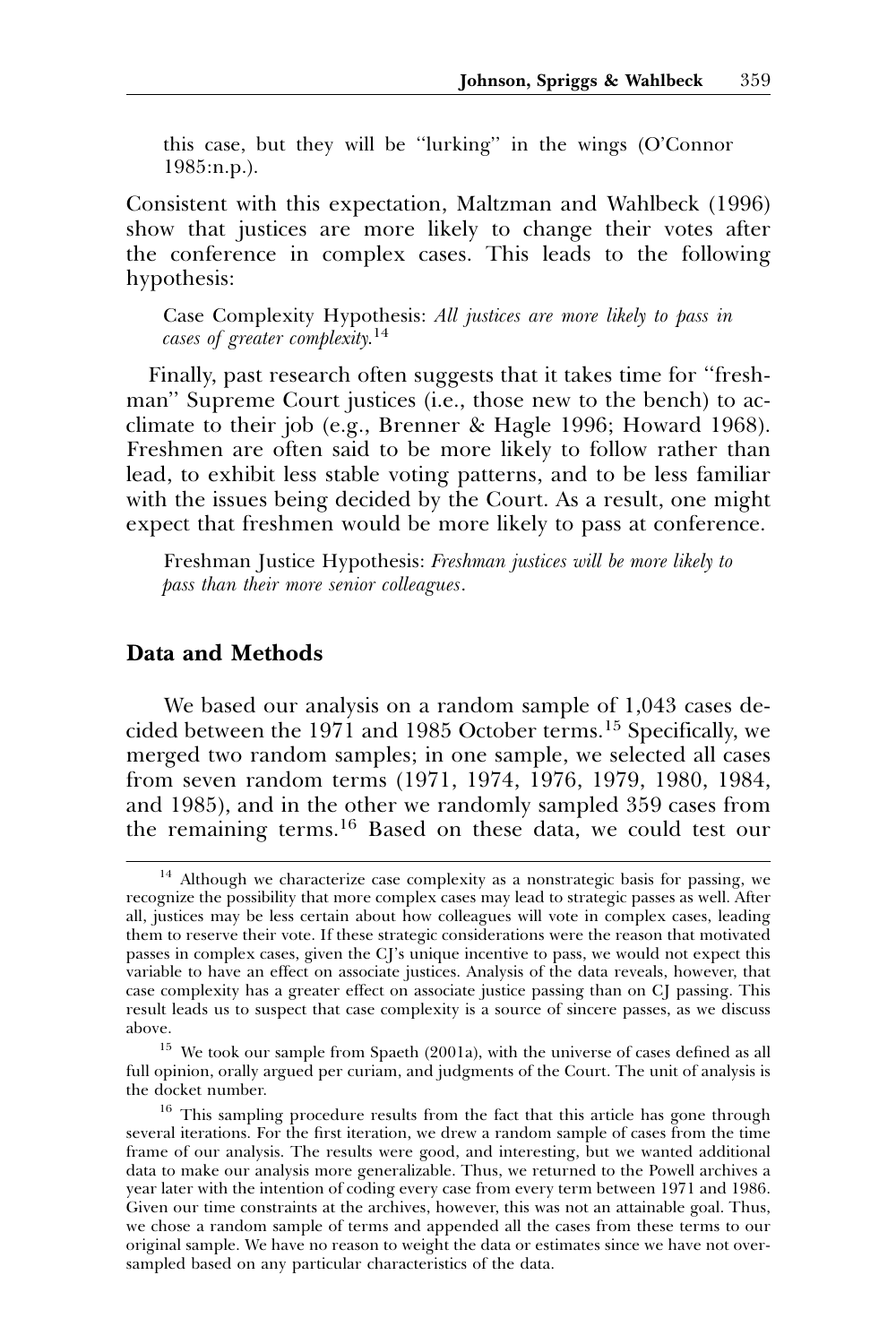argument that the CJ (Warren Burger), but not the remaining associates, passed for strategic reasons. We then extended this analysis in two ways. First, we applied our argument to one other justice who may be in a position to assign the majority opinion in a case: the SAJ. Second, we conducted a preliminary replication of our results for Chief Justice Burger by analyzing the conference votes in all cases decided during the 1986 term  $(n = 153 \text{ cases})$ , which was Justice Rehnquist's first term as chief. In the CJ models, we compared the chief to all of the associate justices except the SAJ because the SAJ may also pass for strategic reasons. Note, however, that our results did not appreciably change if we include the SAJ in the analysis. Finally, for the SAJ model we excluded the CJ from consideration, and therefore only compared the SAJ to all other associates.

We analyzed the 1971–1986 terms because we drew our data from the Supreme Court papers of Justice Powell, whose tenure on the Court was limited to these terms.<sup>17</sup> Powell's conference notes provide uniquely detailed accounts of the conference discussion. While some justices, such as William Brennan, recorded only the final conference position of each justice on their docket sheets, Powell's notes indicate changes in position during the course of the conference discussion. Thus, Powell's records have evidence of passes when a justice ultimately cast a substantive vote at conference.18 Moreover, Powell's conference record is highly reliable, as the Maltzman et al. analysis demonstrates (2000:164).

A number of phrases in Powell's records indicate that a justice passed at conference: pass, not at rest, reserve judgment, will wait to hear what others say, and will wait until end of discussion. Using these phrases, our dependent variable captured whether a justice passes during the course of the conference discussion. We coded it as one if a justice passed and zero otherwise. In the sample of cases from 1971 to 1986, there were 246 passes in 10,578 votes (2.3 percent). Table 1 presents the frequency with which each justice passed during these terms.

Normally, logistic regression is an appropriate modeling choice for a dichotomous dependent variable, but this technique underestimates the probability of a rare event occurring (King & Zeng 2001a, 2001b). Specifically, the estimated coefficients in rare events are biased downward, which affects the constant term and the re-

<sup>&</sup>lt;sup>17</sup> Lewis Powell became a Supreme Court justice on January 7, 1972, which was during the 1971 term. Thus, we include this term and analyze cases in which Powell participated.

 $^{18}\,$  When we compared our data from Powell's conference notes with Spaeth's (2001b) final merits vote at conference, we found that 80 of the passes recorded in Powell's notes are coded as substantive votes or as tentative, but substantive, votes in Spaeth's data set.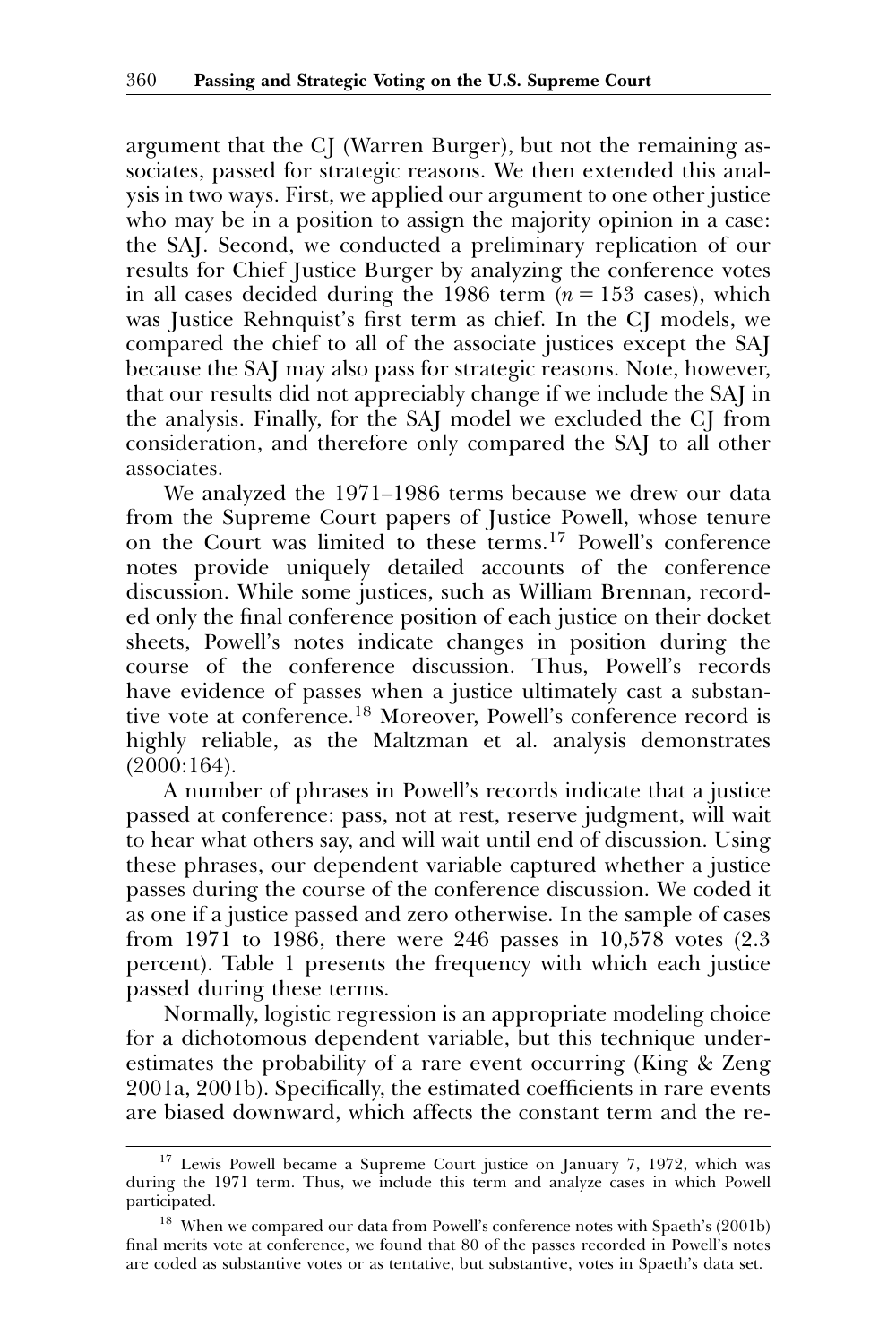| <i><u>Iustice</u></i>                    | Number of Passes | % of Conference Votes<br>in Which Justice Passed |
|------------------------------------------|------------------|--------------------------------------------------|
| Warren Burger                            | 122              | 11.8%                                            |
| William Douglas                          | 9                | 4.8%                                             |
| William Brennan                          | 18               | 1.5%                                             |
| Potter Stewart                           | 30               | 4.2%                                             |
| <b>Byron White</b>                       | 11               | $0.9\%$                                          |
| Thurgood Marshall                        | 6                | 0.5%                                             |
| Harry Blackmun                           | 6                | 0.5%                                             |
| Lewis Powell                             | 13               | 1.1%                                             |
| William Rehnquist (as associate justice) | 5                | 0.5%                                             |
| William Rehnquist (as chief justice)     | 8                | 5.2%                                             |
| John Paul Stevens                        |                  | 1.2%                                             |
| Sandra Day O'Connor                      | 5                | $1.0\%$                                          |
| Antonin Scalia                           | $\overline{2}$   | 1.3%                                             |

Table 1. The Frequency with Which Justices Pass at Conference in a Random Sample of Cases from 1971 to 1986 Terms

Source: Conference Notes of Justice Lewis F. Powell, Washington & Lee University, Lexington, VA.

maining coefficients. King and Zeng (2001a, 2001b) developed a correction for this problem that lowers the mean square error of a model, which they call rare event logistic regression.<sup>19</sup> Because our dependent variable was an infrequent event, we employed this modeling strategy in conjunction with Stata 8.2 (Tomz et al. 1999).

## Independent Variables

## Distance from Court Median and Distance from Court Median-Squared

We argue that the chief will be more likely to pass when he is less certain about the outcome in a case and less likely to pass when he either expects to win or lose on the merits. To measure this concept, we examined each justice's ideological compatibility with the median justice on the Court. As a measure of ideology, we used the percentage of the time the justice has voted in a liberal direction in the Spaeth value area of a case in terms prior to the one in which the case was decided (Spaeth 2001a).<sup>20</sup> We then included

<sup>&</sup>lt;sup>19</sup> To control for the possibility of correlated errors within a single justice's votes over time, we used robust standard errors, clustering on each justice.

 $20$  Spaeth assigns cases to 12 different substantive "value" (i.e., issue) areas, such as the First Amendment, privacy, civil rights, and criminal process. If a case raised more than one value, we took the mean of the justice's ideology in the two value areas.

We lack a measure of ideology for a justice's first term on the Court since our variable is based on prior voting behavior. We therefore had to determine a means of assessing these justices' ideology. To do so, we regressed the percentage of the time each justice voted liberally in each Spaeth value area during his or her first full term on the Court on the Segal/Cover score for that justice (Segal et al. 1995). Since a justice's ideology also reflects the nominating president's preferences and the confirming Senate's policy views, we also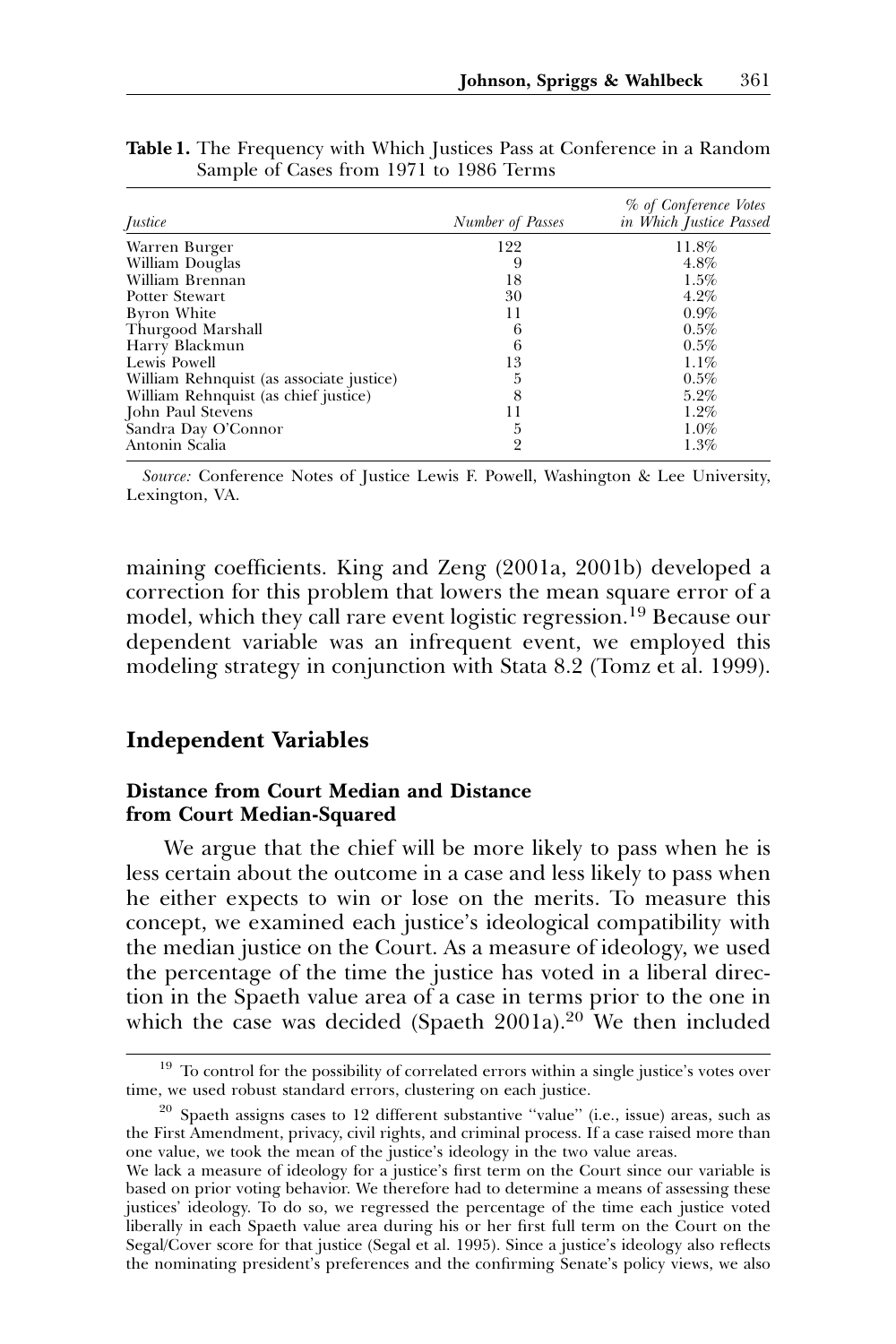two variables in our empirical model. Distance From Court Median represented the absolute value of the ideological distance between each justice and the ideology of the median justice on the Court, and Distance From Court Median-Squared was the squared value of the former variable.

By using this quadratic formulation, we could test for the curvilinear effect predicted by our hypothesis. In particular, we expected a positive coefficient on Distance From Court Median, meaning the chief is more likely to pass as he gets further from the median justice (or, put otherwise, less likely to pass when he is closer to the median). We predicted a negative coefficient for *Distance From Court* Median-Squared, which would indicate that the chief becomes less likely to pass when he is quite far from the median (because he expects to lose the case). Distance From Court Median ranged from 0 to 0.692, with a mean of  $0.115.^{21}$ 

## Preference Uncertainty

To measure the justices' uncertainty regarding their colleagues' preferences in a case, we examined the mean number of cases in which the other sitting justices participated prior to the present case for each issue area. In other words, for each justice we calculated the mean number of cases in which the other justices previously participated in each issue area. The mean of this variable was 256.4, and it ranged between 6.2 and 489.4.

#### Outcome Uncertainty

Using Powell's docket sheets, we measured a justice's uncertainty over the outcome of a case by determining whether the coalition that placed the case on the Court's agenda was the minimum size necessary—four votes out of nine justices. Of the 1,043 cases in our sample decided during the Burger Court, 292 were placed on the agenda by a minimum-winning certiorari coalition.

included the president's Nominate score and the median Senator's Nominate score on the right-hand side of the model. Finally, because the Segal/Cover measure is more predictive in some issue areas than others (see Epstein & Mershon 1996), we interacted it with a series of dummy variables that indicated the observation's value area. We obtained these data from Spaeth (2001a) and included data from the first full term of all justices from Earl Warren to Stephen Breyer. Each justice had 12 observations, which corresponded with his or her voting behavior in each of the 12 value areas. After running the regression, we obtained the predicted probability of voting liberally for each justice. We then inserted these predicted probabilities for each Spaeth value area into the main data set for the ''new'' justices during our time frame (following are the terms when each justice joined the Court): Stevens (1975), O'Connor (1981), and Scalia (1986).

 $21$  Unless otherwise stated, the summary statistics for the independent variables were for the Chief Justice Burger model.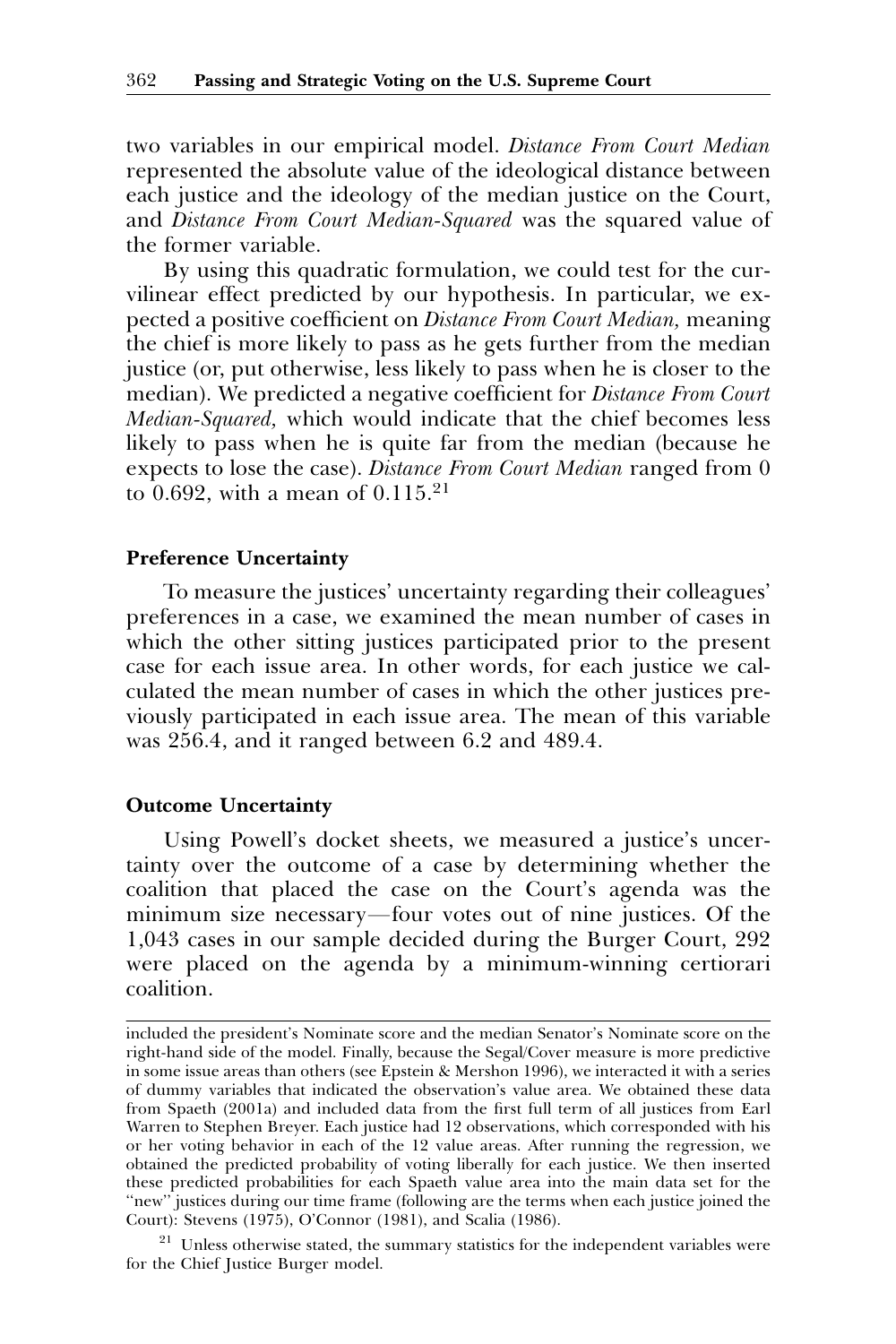#### Case Salience

To measure the salience of a case, we used the level of amicus curiae participation in a case on the merits (Gibson 1997). Given that amicus participation has dramatically increased over the terms included in this sample, we calculated term-specific z-scores to determine whether a case had more amicus filings than the average case heard during a term. This variable had a mean and standard deviation of 1.7 and 3.6, respectively.

## Associate Justice

We created a dummy variable that equaled one if a justice was an associate justice. We then interacted this variable with the other strategic voting variables in our analysis, resulting in the following variables: Distance From Court Median  $*$  AJ, Distance From Court Median-Squared \* AJ, Preference Uncertainty \* AJ, Case Outcome Uncertainty  $*AJ$ , and Case Salience  $*AJ$ .

## Case Complexity

To measure case complexity, we conducted a factor analysis of all cases decided by the Supreme Court between the 1971 and 1986 terms. Using Spaeth (2001a), we counted the number of legal issues raised in the case, the number of legal provisions at issue, and the number of opinions written by justices. The factor analysis resulted in a single factor with an eigenvalue greater than one. We assigned the factor score that resulted from this analysis for each case. The average *Case Complexity* measure in our sample was 0.16, with a standard deviation of 0.89.

#### Freshman Justice

We coded any justice who had served fewer than two full years on the Court when a case was orally argued as a freshman justice (starting from the date on which the justice took the oath of office). Freshman justices cast just over 5% of the votes in our analysis.

### Results

We argue that the CJ's decision to pass at conference results, in part, from his desire to influence the final outcome on the merits. Because the opinion assignment norm grants the chief the power to assign when in the majority, he has an incentive to join this coalition in order to take advantage of agenda-setting effects. But when lacking information about the other justices' views, he may be uncertain of which position will ultimately gain majority support.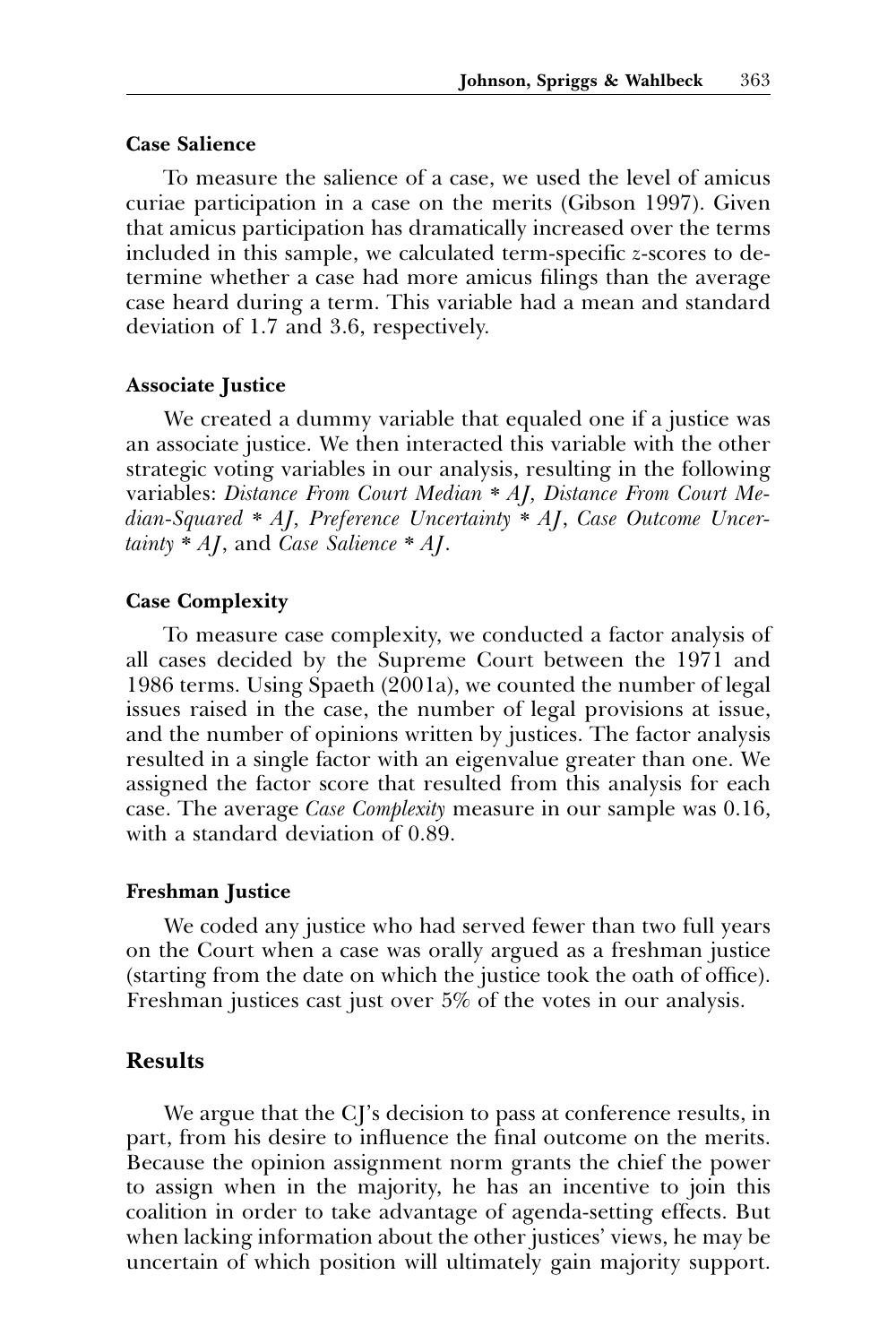| Independent Variable                    | <i>Chief Justice</i> $(CI)$<br>Coefficient (Robust<br>Standard Error) | Senior Associate Justice (SAJ)<br>Coefficient (Robust)<br>Standard Error) |
|-----------------------------------------|-----------------------------------------------------------------------|---------------------------------------------------------------------------|
|                                         |                                                                       |                                                                           |
| Strategic Variables (CJ or SAJ)         |                                                                       |                                                                           |
| Distance From Court Median              | $10.401(0.112)^*$                                                     | $-3.805(0.420)$                                                           |
| Distance From Court Median-Squared      | $-17.600(0.395)^*$                                                    | 6.902(2.858)                                                              |
| Preference Uncertainty                  | $-0.0008(0.0000)^*$                                                   | $-0.006(0.001)^*$                                                         |
| Case Outcome Uncertainty                | $0.060(0.001)$ *                                                      | $0.411(0.037)^*$                                                          |
| Case Salience                           | $0.028(0.003)^*$                                                      | $-0.047(0.036)$                                                           |
| Strategic Variables (AJ)                |                                                                       |                                                                           |
| Associate Justice (AJ)                  | $-1.340(0.630)^{*}$                                                   | $-2.025(0.672)^{*}$                                                       |
| Distance From Court Median * AJ         | $-8.292(4.444)^*$                                                     | 5.878 (4.547)                                                             |
| Distance From Court Median-Squared * AJ | 3.533 (12.124)                                                        | $-20.867(13.037)$                                                         |
| Preference Uncertainty * AJ             | $-0.0001(0.0001)$                                                     | $0.005(0.001)^*$                                                          |
| Case Outcome Uncertainty * AJ           | 0.125(0.232)                                                          | $-0.222(0.240)$                                                           |
| Salience * AJ                           | 0.002(0.021)                                                          | 0.074(0.047)                                                              |
| Nonstrategic Variables                  |                                                                       |                                                                           |
| Case Complexity                         | $0.214(0.097)^*$                                                      | $0.292(0.095)^*$                                                          |
| Freshman Justice                        | 0.605(0.452)                                                          | 0.612(0.454)                                                              |
| Constant                                | $-2.903(0.029)^*$                                                     | $-2.241(0.121)^*$                                                         |
| Number of Observations                  | 8,242                                                                 | 8,171                                                                     |

Table 2. Rare Events Logit Model of the Chief Justice's and Senior Associate Justices' Propensity to Pass at Conference on the U.S. Supreme Court, 1971–1985 Terms

*Note:*  $*\!p \leq 0.05$  (one-tailed test). The first five coefficients in each model show the effect of each variable for the CJ (column 2) or the SAJ (column 3) only. The coefficients for the interaction terms between the associate justice variable and each of the strategic variables show the difference in their effect on the associate justices (except for the SAJ) and the CJ. The coefficients for the nonstrategic variables show the effect for all justices.

In such a context, the chief can pass to gain additional information from the other justices' votes. Based on the data analysis reported in Table 2, we first discuss the results for Chief Justice Burger (column 2), and then we apply our argument to the SAJ in each case (column 3). From there we examine how the remaining associate justices differ from the CJ and SAJ (Table 3). Finally, we

Table 3. Testing the Hypothesis of No Influence on Associate Justices' Decision to Pass

| Independent Variable                      | Chief Justice Model<br>$(1971 - 1985 \text{ OT})$<br>Coefficient (Robust<br>Standard Error) | Chief Justice Model<br>$(1986 \t O T)$<br>Coefficient (Robust<br>Standard Error) | Senior Associate<br><i>Justice Model</i><br>Coefficient (Robust<br>Standard Error) |
|-------------------------------------------|---------------------------------------------------------------------------------------------|----------------------------------------------------------------------------------|------------------------------------------------------------------------------------|
| Distance From Court<br>Median             | $2.109(4.460)^*$                                                                            | $-30.179(23.405)^*$                                                              | $2.073(4.457)^*$                                                                   |
| Distance From Court<br>Median-Squared     | $-14.067(12.154)$                                                                           | $148.411(50.676)^*$                                                              | $-13.964(12.125)$                                                                  |
| Preference Uncertainty                    | $-0.001(0.001)$                                                                             | $0.002(0.004)^*$                                                                 | $-0.001(0.001)$                                                                    |
| Case Outcome Uncertainty<br>Case Salience | $0.185(0.232)^*$<br>0.030(0.020)                                                            | $-0.129(1.283)^*$<br>0.108(0.083)                                                | $0.189(0.228)^*$<br>0.027(0.020)                                                   |

*Note:* \* $p \geq 0.20$  (one-tailed test). The test of significance in this table is based on the null hypothesis that each of these variables has an influence on associate justices. We derived these coefficients and standard errors from the results reported in Table 2 (see footnotes 25, 27).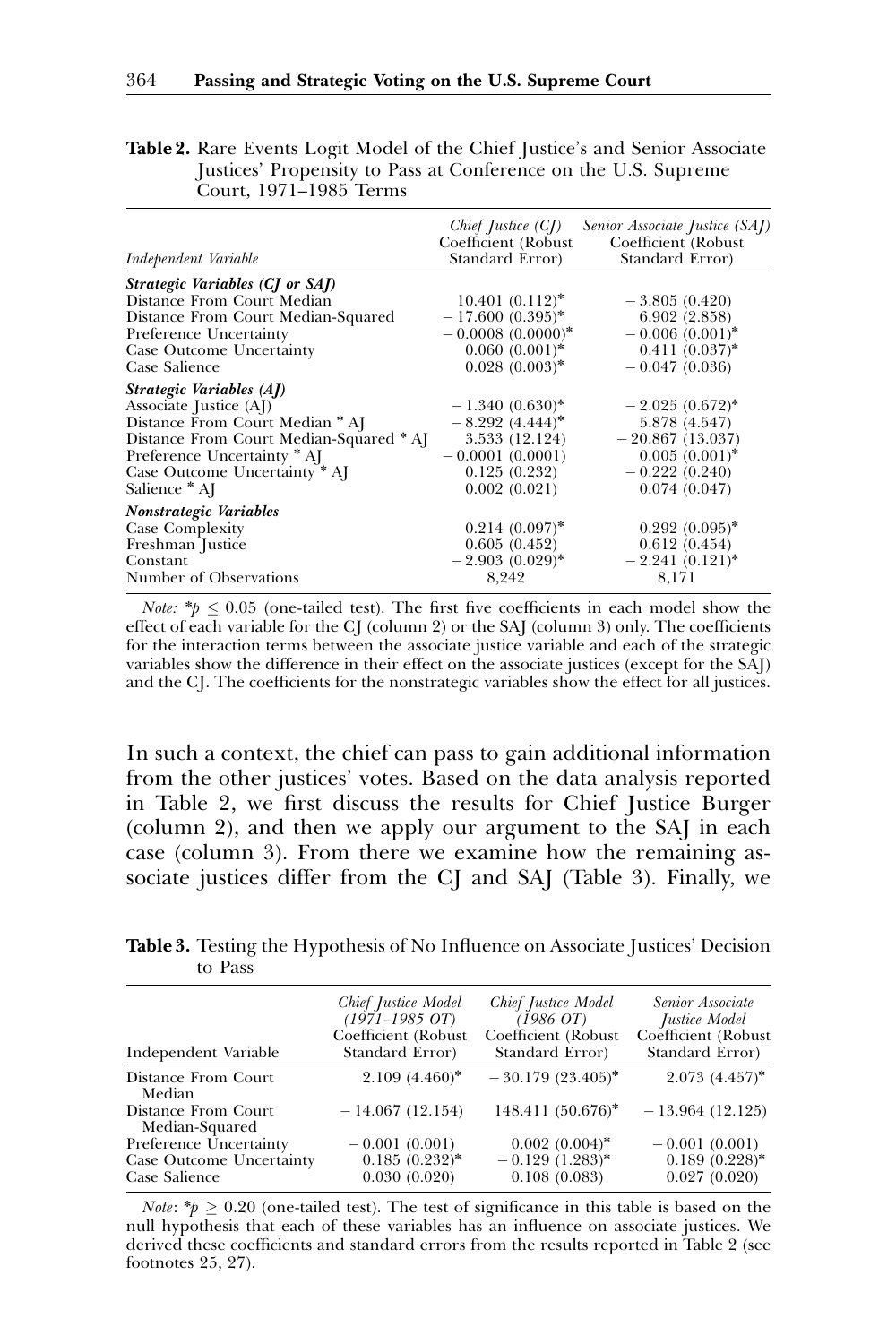| Independent Variable                    | <b>Chief Justice Coefficient</b><br>(Robust Standard Error) |
|-----------------------------------------|-------------------------------------------------------------|
| Strategic Variables (CJ)                |                                                             |
| Distance From Court Median              | $50.263(26.231)^*$                                          |
| Distance From Court Median-Squared      | $-127.822(61.459)^*$                                        |
| Preference Uncertainty                  | 0.0004(0.001)                                               |
| Case Outcome Uncertainty                | $-0.372(0.032)$                                             |
| Case Salience                           | $0.086(0.017)^*$                                            |
| Strategic Variables (AJ)                |                                                             |
| Associate Justice (AJ)                  | 1.907 (3.399)                                               |
| Distance From Court Median * AJ         | $-71.540(40.277)^*$                                         |
| Distance From Court Median-Squared * AJ | 212.175 (88.165)*                                           |
| Preference Uncertainty * AJ             | 0.001(0.004)                                                |
| Case Outcome Uncertainty * AJ           | 0.295(1.289)                                                |
| Salience * AJ                           | 0.014(0.078)                                                |
| Nonstrategic Variables                  |                                                             |
| Case Complexity                         | 0.377(0.231)                                                |
| Freshman Justice                        | $1.911(1.159)$ *                                            |
| Constant                                | $-7.326(2.959)$                                             |
| Number of Observations                  | 1,209                                                       |

Table 4. Rare Events Logit Model of the Chief Justice's Propensity to Pass at Conference on the U.S. Supreme Court, 1986 Term

*Note:*  $*\!p \leq 0.05$  (one-tailed test). The first five coefficients in the model show the effect of each variable for Chief Justice Rehnquist only. The coefficients for the interaction terms between the associate justice variable and each of the strategic variables show the difference in their effect on the associate justices (except for the SAJ) and the CJ. The coefficients for the nonstrategic variables show the effect for all justices.

replicate our analysis with data for Chief Justice Rehnquist (Table 4).

#### Chief Justice Burger

The coefficients for Distance From Court Median and Distance From Court Median-Squared, taken together, provide some evidence that Chief Justice Burger tended to pass when he was more uncertain about whether he would be in the majority coalition. More specifically, when Chief Justice Burger was confident he would be in the winning coalition (because he was ideologically aligned with the median justice), he passed in only  $4.6\%$  of votes.<sup>22</sup> As expected, this probability increased when Burger was neither too close to nor too far removed from the median. Indeed, in this setting the chief was less certain he would win the case and therefore, as expected, his rate of passing increased to 11.3%. While the negative and statistically significant coefficient on Distance From Court Median-Squared comported with our expectation statistically, it was not fully

 $22$  To calculate all of the predicted probabilities, we held each variable constant at its mean value for the CJ (or, for a categorical variable, its modal value). So that our predicted probabilities would pertain to the CJ, we set Associate Justice to zero and set each of the interaction terms to zero. We set *Distance From Court Median* at 0 for a chief aligned with the median and at its mean when he was somewhat distant.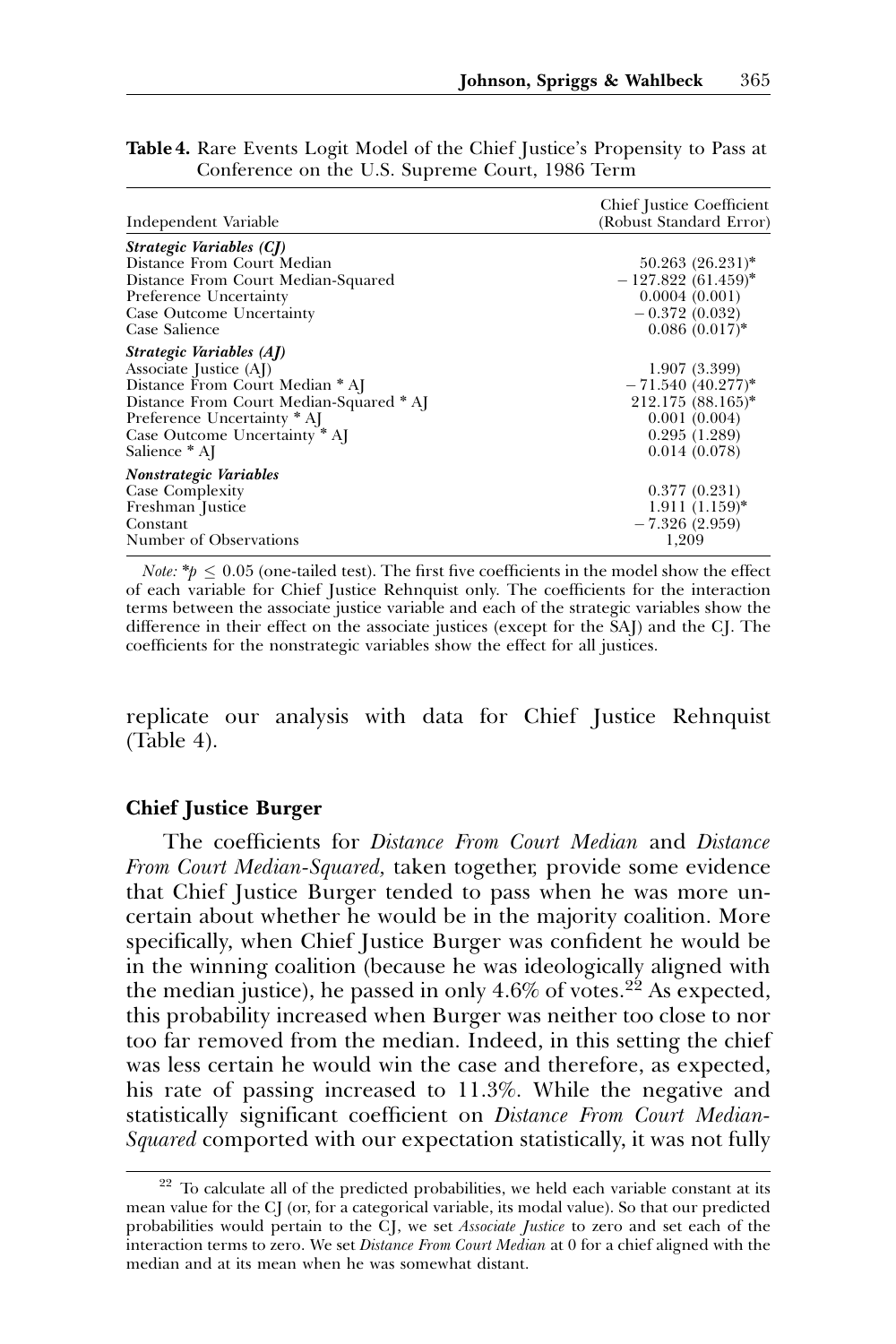supportive of Burger being less likely to pass when he expected to be in the losing coalition. The reason is that Burger only became significantly less likely to pass after the value of this variable went beyond the observed range for him. Specifically, the model predicted that the effect of Distance From Court Median switched direction at the value of 0.295 (the maximum value for Burger is 0.311, while it is 0.695 for the remaining justices), and his probability of passing did not dip below 10% until this variable reached 0.500. Thus, while this result partially supported our argument, we cannot definitively conclude that, for Burger, this factor worked as we anticipated it would.

The coefficients for the other two measures of uncertainty provide stronger evidence for our argument. The coefficient for Preference Uncertainty indicated that the CJ was more likely to pass when he had less-clear expectations about the preferences of his colleagues. Substantively speaking, the probability that Chief Justice Burger would pass increased from 10.3% to 12.5% if the other justices had decided fewer, rather than more, past cases in the same issue area as the present case. This represents about a 21% change in the probability of the chief 's passing at conference. The coefficient for *Case Outcome Uncertainty* indicated that when the chief had greater certainty about the outcome of the case (because the certiorari-granting coalition was not minimum-winning) he passed 11.3% of the time, while this percentage increased to 12.0% when the certiorari coalition was minimum-winning. In addition, our data provide evidence that the CJ is more likely to pass in salient cases. Our model predicted that the chief had a 10.6% chance of passing in less-salient cases, while this figure increased to 12.4% in more salient cases.23

## SAJs

While we argue that associate justices do not pass for strategic reasons because they rarely assign the majority opinion, one associate has a nontrivial chance of assigning: the most senior associate justice in a case.<sup>24</sup> Recall that the opinion-assignment norm indicates that if the chief votes with the minority, the most senior member of the majority will assign the opinion. The reason we expected the SAJ to pass for strategic reasons is that, if the chief

 $23$  To calculate the probabilities for *Case Salience* and *Preference Uncertainty*, we set case salience at one standard deviation below and above its mean.

<sup>&</sup>lt;sup>24</sup> Again, we point out that our argument only applies to the SAJ when he is ideologically at odds with the CJ, as is the case for the time period we study; Brennan and Douglas (the SAJs over this time period) were ideologically removed from Chief Justice Burger (data available from the authors upon request).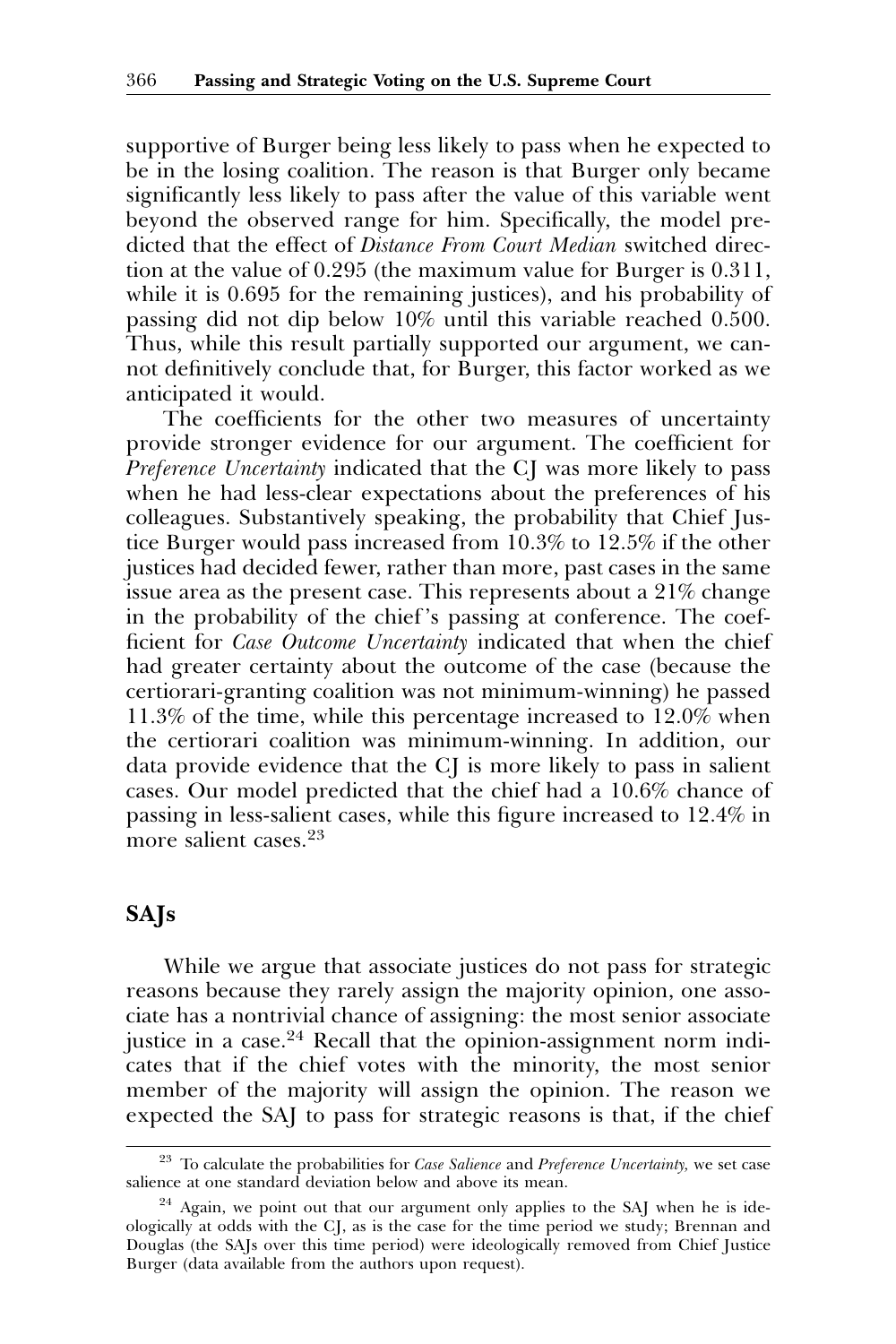votes with the minority, the SAJ is the associate justice with the greatest ex ante expectation of being able to assign the opinion. For example, during the Burger Court era the SAJ assigned 11.2% of the majority opinions. Combined, the remaining associate justices assigned in only 2.9% of the cases. Column 3 in Table 2 presents the results of our analysis comparing the SAJ to all other associates.

The results for the SAJ were somewhat similar to those for the CL<sup>25</sup> The one notable difference was *Distance From Court Median* and Distance From Court Median Squared; while these variables had an influence on the chief, they did not influence the SAJ's decision to pass in the way we hypothesized.26 The SAJ did, however, respond to the other elements of uncertainty in our model. When considering the substantive effects, keep in mind that our model predicted that the CJ passes 11.4% of the time, while it predicted that the SAJ only does so in 1.3% of all conference votes. The coefficient for Preference Uncertainty indicated that when the SAJ had less-clear expectations about his colleagues' preferences, the probability of passing increased. For example, the SAJ passed in 0.6% of votes when he had greater knowledge of his colleagues' preferences and passed in 2.9% of cases when he was less clear about their preferences in a case.<sup>27</sup> This effect represents a substantial 383% change in the probability of the SAJ passing at conference. Case Outcome Uncertainty also demonstrated a sizable effect, as the SAJ's tendency to pass increased from 1.3% when the certiorari coalition was not minimum-winning compared to 2.0% when it was (for a 53.8% change in the likelihood of passing).

#### Associate Justices

We now turn to a test of our expectation that the associate justices would not pass for strategic reasons. In Table 3 we present the effect of each of the strategic variables on the associate justices'

<sup>27</sup> For the following predicted probabilities, we set the variable of interest at one standard deviation above and below its mean for the SAJs, and controlled for other variables at their mean or modal values.

<sup>&</sup>lt;sup>25</sup> The number of observations was different in the SAJ and CJ models because we excluded the CJ in the latter, whereas in the former we excluded the SAJ. The results in Table 2 did not change appreciably if we included a control variable for the number of justices voting in a case who passed earlier in the voting order. This variable indicates that all justices are more likely to pass when a greater number of justices voting before them in a case have passed.

 $26$  Tests for these coefficients exceeded the conventional values for statistical significance, but the signs were in the wrong direction. Therefore we do not indicate in Table 2 that they are statistically significant; contrary to our theory, these results would seem to indicate that the SAJ may be less likely to pass when he is near the median justice rather than far from the median.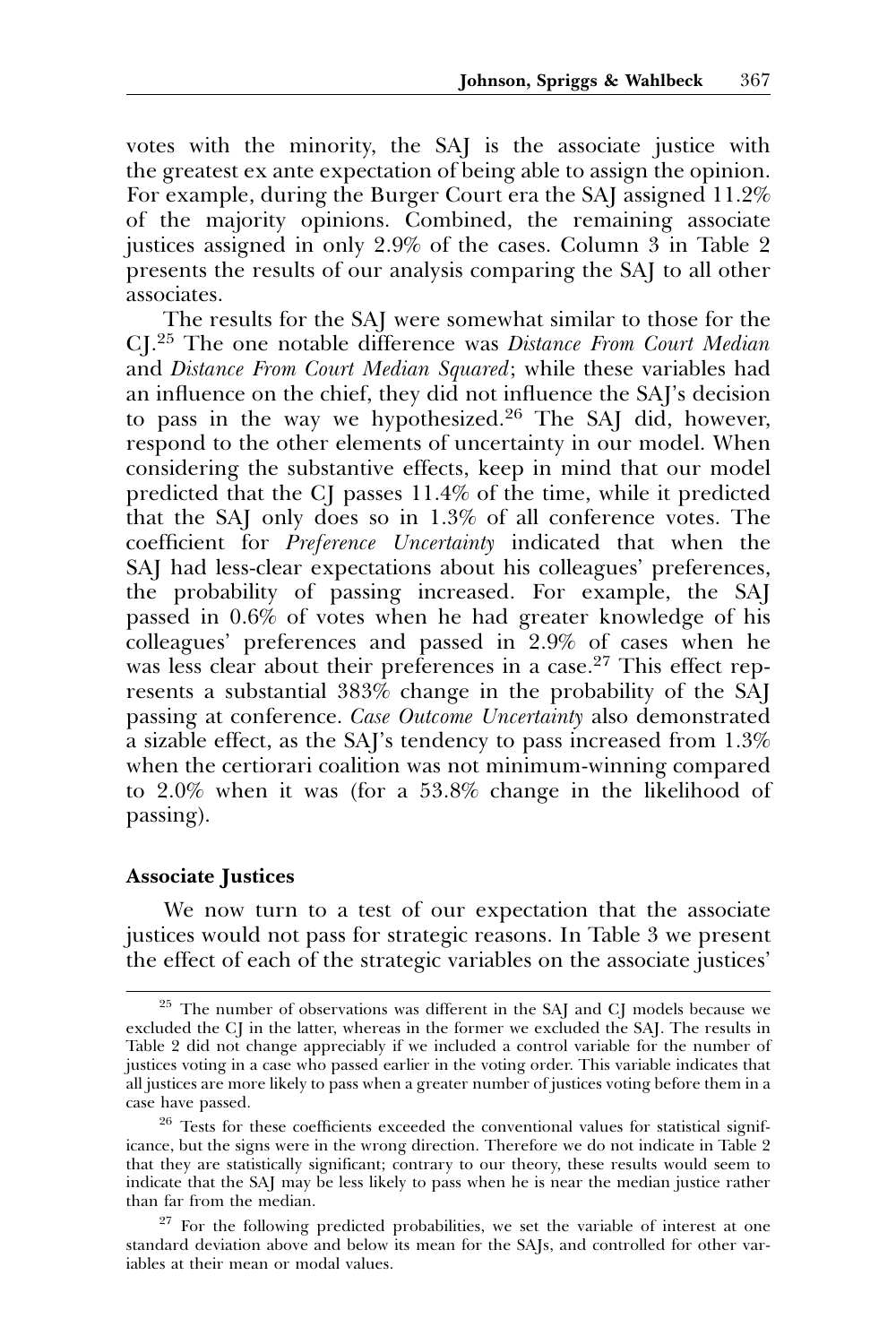decisions to pass.<sup>28</sup> We calculated these effects for associate justices by adding each non-interacted coefficient (e.g., Distance From Court *Median*) to its interaction term (e.g., *Distance From Court Median*  $*$ AJ), and then determined the standard errors based on the formula in Friedrich (1982:810).29 As argued above, we expected each of the variables representing strategic decisionmaking to be statistically insignificant for the associate justices. Again, the reason is that they will not expect, even if they have insincerely voted with the majority, to assign the opinion.<sup>30</sup> As Table 3 indicates, the associate justices' decisions to pass were not influenced by *Distance* From Court Median or Distance From Court Median-Squared.<sup>31</sup> This result indicates that associate justices do not pass in an attempt to manipulate an anticipated adverse ruling by the Court, unlike the CJ. Our findings, however, do not refute the possibility that associate justices pass in response to the other two measures of uncertainty or in salient cases.

Like the comparison of associate justices with the CJ, the SAJ is somewhat distinct from his more junior colleagues. The effect of Preference Uncertainty (as seen in column 3 of Table 2) for the SAJ was significantly different from that of the associate justices. As we expected, we can conclude that Distance From Court Median and Case Outcome Uncertainty do not influence the associate justices (as seen in column 4 of Table 3).

<sup>31</sup> One must minimize Type II errors when making a hypothesis of no effect, and Blalock (1979:161) advocates using an alpha in the 0.10 to 0.30 range. We rejected the null hypothesis if the alpha was  $\geq 0.20$ .

<sup>&</sup>lt;sup>28</sup> The columns in Table 3 represent the effects for the associate justices in each model. Column 2 focuses on the CJ model from 1971 to 1985, column 3 focuses on the CJ model from 1986, and column 4 focuses on the SAJ model.

 $29$  When interacting a dichotomous variable, such as Associate Justice, with a principal variable (e.g., Distance From Court Median), the interaction term only measures the difference in the effect for the principal variable between the two populations represented by the dichotomous variable. While the non-interacted principal variable reflects the effect of this variable for the CJ, the interaction term does not reveal whether the principal variable is significant for the second population (i.e., associate justices). To make that determination, one must calculate the effect and the standard error of this effect. As Friedrich notes, ''By calculating the conditional standard error associated with each conditional slope, the researcher can test whether or not an independent variable has a statistically significant effect on the dependent variable at any specified level of another independent variable'' (1982:832).

 $30$  We conjecture that associate justices not in a position to assign the majority opinion will generally not vote insincerely at conference, and thus they have no strategic incentive to pass. The reason is that voting insincerely is rarely going to move Court policy closer to a justice's ideal point since, in most cases, a justice who is ideologically distant from the opinion assignor or opinion author is unlikely to influence the formation of the majority opinion (see Maltzman et al. 2000). Thus, only a justice likely to be able to assign the majority opinion would be motivated to vote insincerely.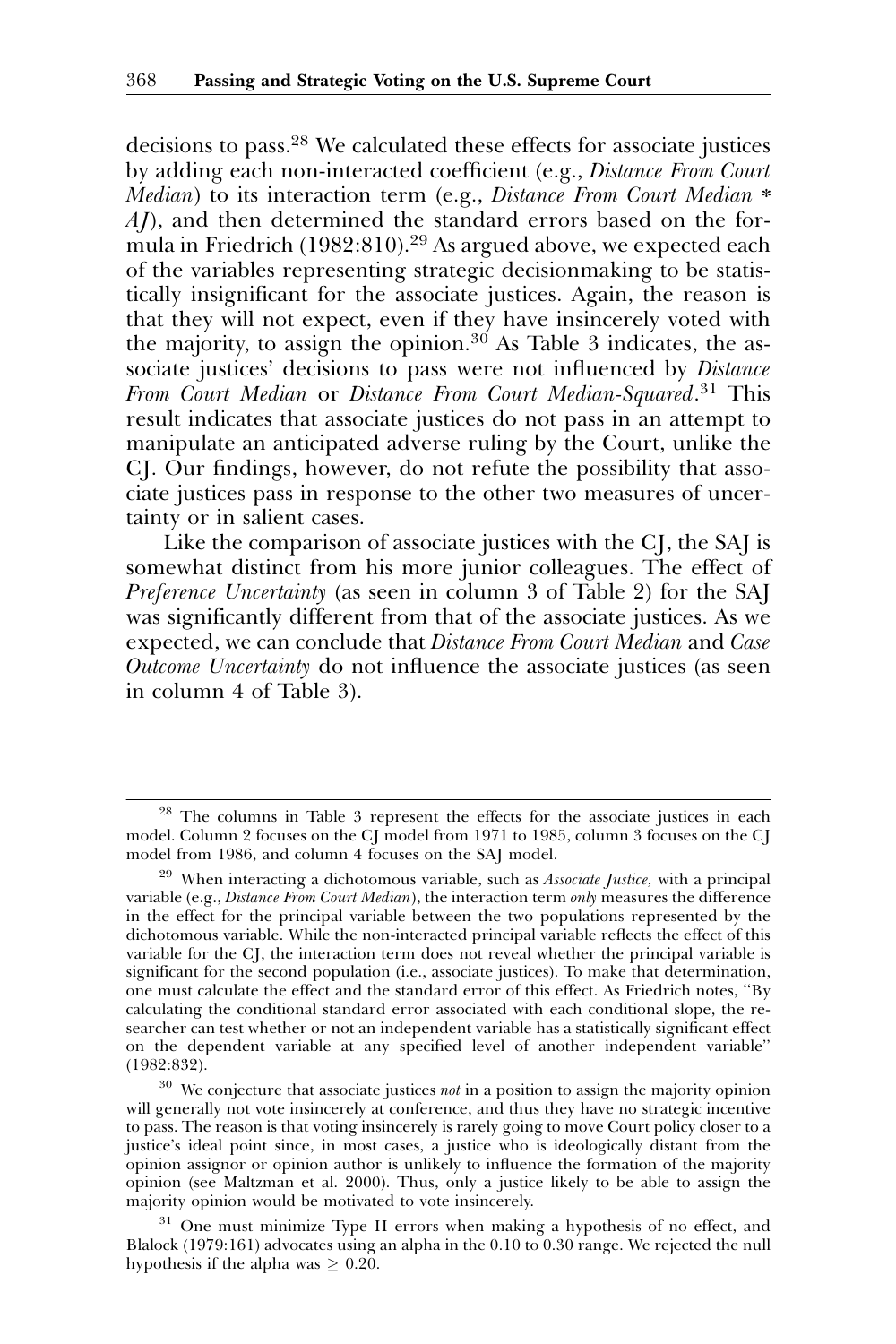## Nonstrategic Reasons for Passing

Finally, we controlled for two other factors. First, justices may pass due to indecision in complex cases. The coefficient for Case Complexity was significant, indicating that all justices are substantially more likely to pass when confronting more difficult legal issues. For example, the likelihood of Chief Justice Burger passing increased from 9.6 to 13.4% when voting in cases having more, rather than less, complexity.<sup>32</sup> In addition, our model predicted that associate justices pass 1.1% of the time in less-complex cases and 1.6% of the time in more complex cases. The variable for freshman justices, while positive, was not statistically distinguishable from zero.

#### Chief Justice Rehnquist

We also conducted a preliminary test of the generalizability of the results we obtained for Chief Justice Burger by analyzing conference votes during the 1986 term of the Court. Consistent with our expectation, Justice Rehnquist's propensity to pass increased a dramatic 940% from his time as an associate (0.5%) to his first term as chief (5.2%). Our argument is that this increase was due to the opinion assignment norm. Our data, moreover, indicate that an alternative conjecture—that his increased propensity to pass resulted from a general effect in which justices who voted earlier in the voting order passed due to informational constraints—was inaccurate.33

As seen in Table 4, one of the three factors tapping strategic decisionmaking influenced Chief Justice Rehnquist's decision to pass. Specifically, Rehnquist was more likely to pass when he was uncertain about whether he would be in the majority coalition. When Rehnquist was quite confident that he would be in the winning coalition (because he was ideologically aligned with the median on the Court), he passed only 1.2% of the time. Likewise, when he expected to be on the losing side (because he was ide-

 $32$  To calculate these numbers, we set *Associate Justice* (and its interactions) to zero, the other continuous variables to their means, and Case Outcome Uncertainty to its mode. We then changed Case Complexity from one standard deviation above to one below its mean value. For the associate justice effects, we set Associate Justice to one and set the interaction terms to their appropriate values.

<sup>&</sup>lt;sup>33</sup> Specifically, we ran our model for Chief Justice Burger and our model for the SAJ with a set of dummy variables representing each of the ''seats'' on the Court, dropping one to serve as a baseline. We then ran each model iteratively for each seat, allowing each seat to serve as the reference category. We found that the chief and SAJ are more likely to pass than other associate justices. There was little to no difference in the probability of passing when comparing the other associate justices to justices voting deeper in the voting queue (although Justice Stewart, when he was the third most senior member of the Court, passed more often than his more junior colleagues).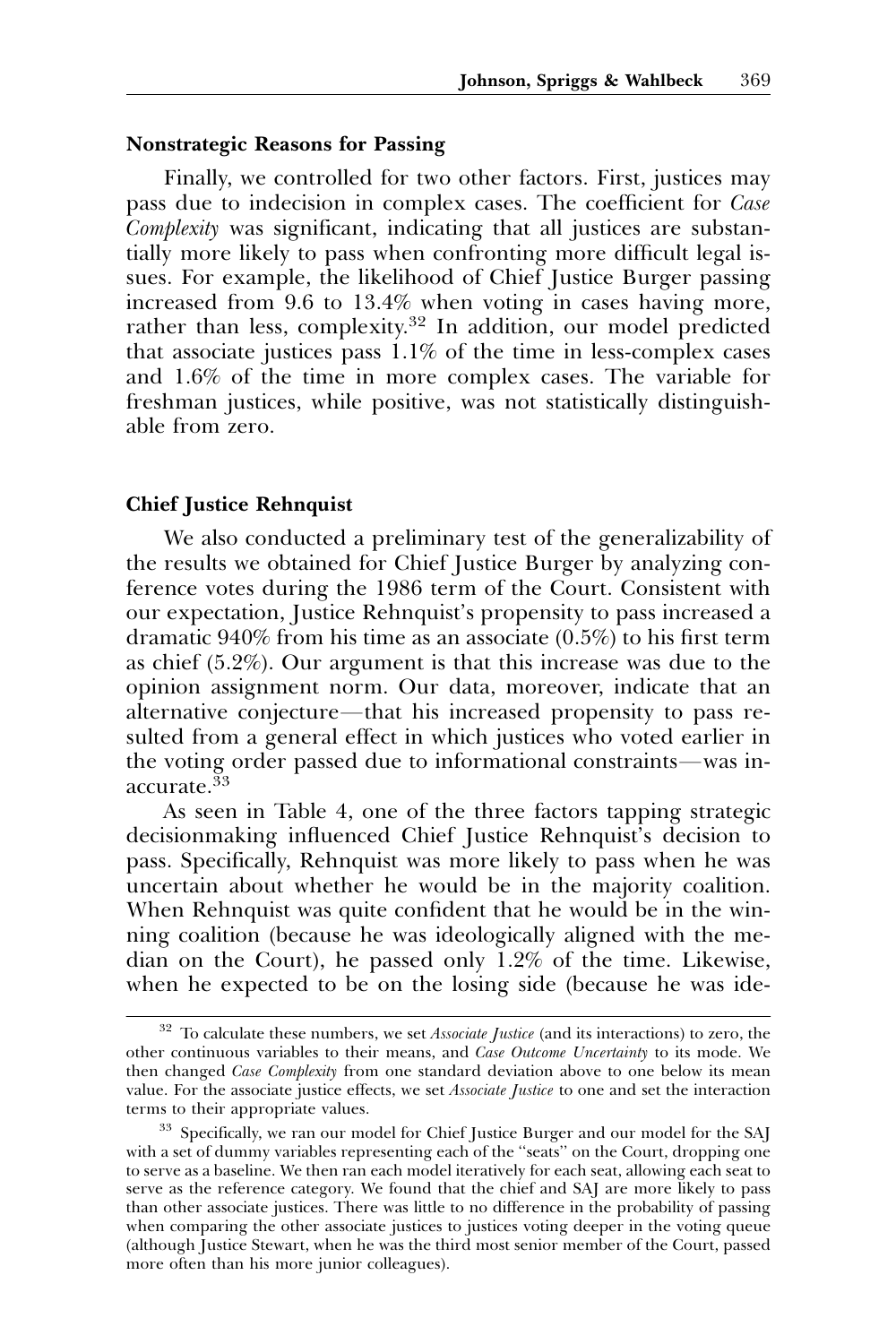ologically distant from the median justice on the Court), he only passed 2.8% of the time. However, when he was less certain about whether he would be in the majority (because he was neither too far from nor too close to the median), his rate of passing increased to 11.7%.34 Note that these effects, unlike for Burger, were well within the range of the data for Chief Justice Rehnquist. However, the coefficients for Preference Uncertainty and Case Outcome Uncer*tainty* indicated that they did not influence his behavior. In addition, in Table 3 (column 2) we test our hypothesis that the strategic voting variables will not influence the associate justices. As evidenced, we can conclude that each of the strategic voting variables (except for Case Salience) has no influence on their decisions to pass.

We therefore have two reasons to conclude, at least tentatively, that the strategic behavior exhibited by Justice Burger was not isolated to him. First, our results for the SAJs (Justices Douglas and Brennan) resembled the results for Chief Justice Burger. Second, while recognizing that our replication data for Chief Justice Rehnquist only cover his first term as chief, they show that he too was influenced by uncertainty. While the precise measures of uncertainty that appeared to affect Chief Justices Burger and Rehnquist do differ, the chief justices nevertheless both responded to uncertainty by becoming more willing to pass. Consequently, we have data, going beyond Burger, to demonstrate that SAJs and the chief pass at conference for strategic reasons.

## The Impact of Passing at Conference

As the foregoing pages reveal, our expectations about which justices are likely to pass have largely been sustained. However, the analysis does not address the impact of passing during the conference discussion. Our theory suggests that passing occurs because the conditions that enable the chief to cast a sophisticated vote are absent. This means that, when the chief passes for strategic reasons, he is in a less than optimal situation. As a result, we do not expect the chief to always vote sophisticatedly after he passes, but only to do so under conditions that will allow him to set the agenda.

The question, then, is, when might we see the chief follow up a pass with a sophisticated vote to control the agenda? This outcome would be evident, for instance, in the assignment patterns of cases in which the chief initially passes at conference and later expresses

 $34$  To calculate these effects, we set independent variables at their mean or modal values for Chief Justice Rehnquist and manipulated the variable of interest from its minimum value of 0.030 when Rehnquist was ideologically aligned with the median, its maximum value of 0.312 when he was ideologically distant, to its mean value of 0.174 for the in-between situation.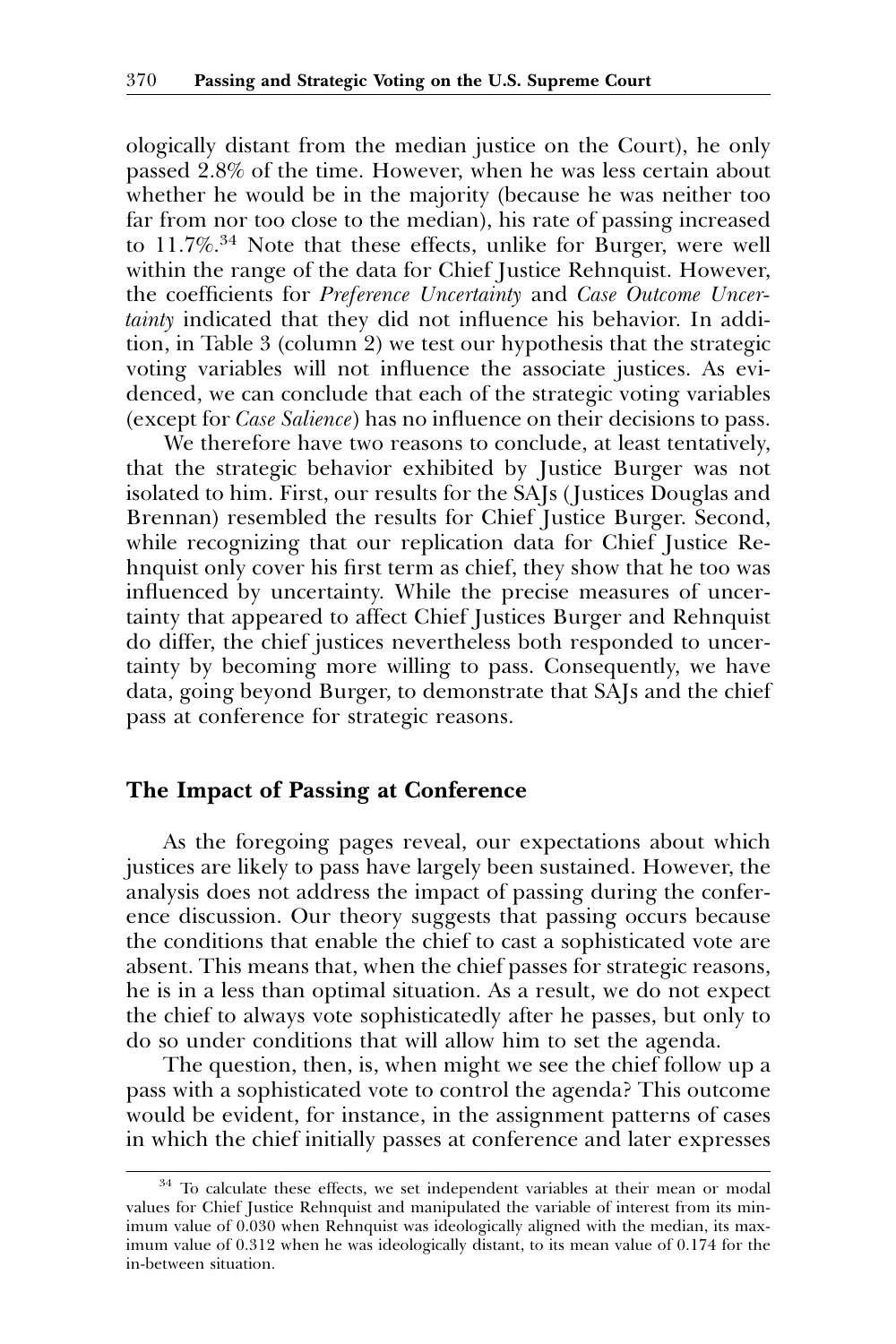a view after other justices have spoken. Our expectation was that when the chief takes this tack, his vote will often be sophisticated so that he can ultimately assign the opinion. The results were compelling. Of the 56 cases in which the chief passed and then voted at conference, he assigned the opinion in 52 of them (92.9%). This percentage was significantly different from the chief 's assignment rate in cases when he did not pass (84.8%,  $p = 0.05$ ), and from cases in which he passed but did not state a position at conference  $(69.6\%, p = 0.0005).^{35}$ 

Sophisticated voting would more explicitly manifest itself in the ideological direction of the chief 's final vote on the merits. If Chief Justice Burger voted in a sophisticated manner, then we expected that he would be more likely to vote liberally when he passed and assigned the majority opinion than when he did not pass and assigned. The intuition was that he would join a more liberal coalition to minimize the damage from a liberal opinion. Again, the results were strong. The chief voted liberally 33.1% of the time when he did not pass and then assigned the majority opinion. This percentage increased to 52.1% when he passed and then assigned. This difference was statistically significant at  $p = 0.0001$ . From these results, we can infer that Chief Justice Burger used his ability to pass at conference in an attempt to control the opinion assignment in a significant minority of cases.

At the same time, one might think that Chief Justice Burger's passes would become a self-defeating strategy as the associate justices would come to resent what they saw as Burger's efforts to control the agenda. Justice Douglas intimated that possibility when he said, ''It is not for us in the minority to outwit Byron by saying 'I reserve my vote' and then recast it to control the assignment. That only leads to a frayed and bitter Court full of needless strains and quarrels'' (Justice William O. Douglas, quoted in Epstein and Knight 1998:126). Other justices, however, are somewhat limited in their ability to give voice to their disenchantment with the chief 's behavior. Short of voting contrary to their sincere preferences to support a competing outcome, and thereby dislodging the chief from the majority, justices have one potential weapon to defeat the chief 's strategy: they can refuse to support the majority opinion. That is, justices may concur in the result announced by the majority opinion without joining that opinion. This practice might deprive an opinion of enough support and therefore render it a plurality opinion with less precedential weight. We do not find

We obtained the conference vote data from Powell's docket sheets and assignment data from Spaeth (2001b). Note that we do not have sufficient data to test whether the same effects hold for the associate justices or for Chief Justice Rehnquist. Thus, our analysis in this section focuses only on Chief Justice Burger. Nonetheless, the results are compelling and insightful.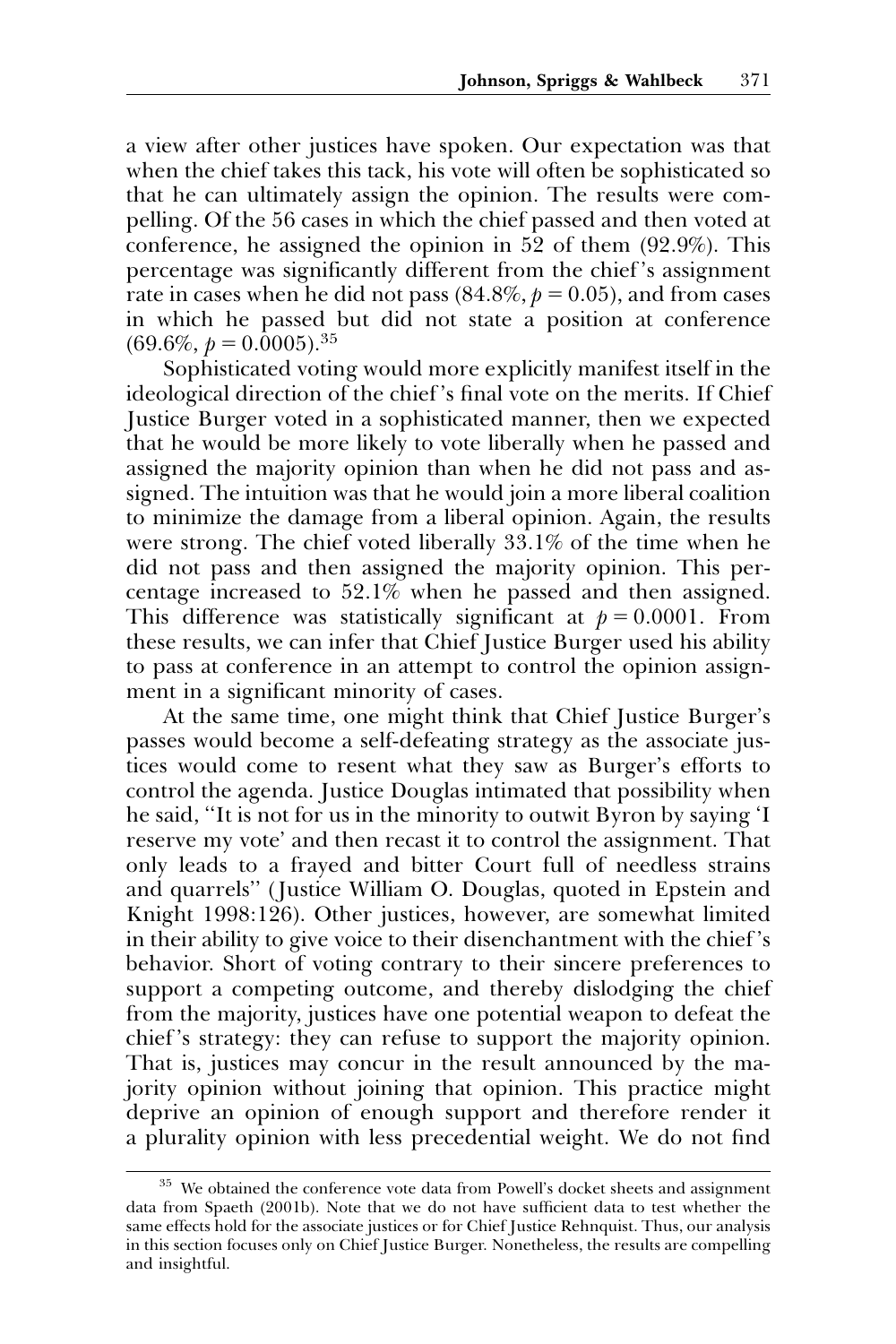evidence that justices employed this retaliatory scheme to punish Burger's passes. Indeed, when Burger did not pass, the mean number of separate concurrences in a case was 0.507, while this number only increased to 0.562 when he did pass ( $p = 0.28$ ). In short, while Burger may have used passing in a strategic manner, his colleagues did not overtly punish him for doing so.

## Conclusion

Here, for the first time, we provide generalizable systematic evidence that Chief Justice Burger and Chief Justice Rehnquist, as well as the senior associates during these years (Justices Douglas and Brennan), used their ability to pass at conference in an attempt to control the opinion assignment in a significant minority of cases. While we certainly focus on a rare event, its significance should not be diminished because it happens so rarely. Indeed, passing can and does help the chief (and senior associate) as they try to move policy as close as possible to their preferred goals.

Generally, this study makes several contributions to the study of collegial decisionmaking by judges. First, it addresses an important stage of the Supreme Court's decisionmaking process about which scholars know relatively little. The conference vote is germane for at least two reasons: (1) it determines which justice will assign the majority opinion and thus has potential agenda-setting effects, and (2) it sets parameters within which the majority opinion author will write his or her draft of the Court's opinion. Existing accounts of conference voting come largely from journalistic accounts (Woodward & Armstrong 1979) or from writings by justices (Rehnquist 1987) and former clerks (Lazarus 1999). In addition, the scholarly studies that touch upon conference procedures and votes mainly consist of discussions of the voting in particular cases (e.g., Dickson 2001; Schwartz 1990, 1993, 1996; Murphy 1964;but see Brenner & Palmer 1995; Danelski 1961).<sup>36</sup> Thus, by offering systematic evidence of how justices behave when they initially discuss and vote on the merits of cases, we provide valuable insights into a process largely unseen by scholars.

Second, this article investigates the important phenomenon of sophisticated voting. A sophisticated vote requires three things: a multistage voting process, adequate information about other voters' preferences, and knowledge of the agenda. When these conditions exist, we expect justices to cast sophisticated votes by

<sup>36</sup> Many scholars, of course, have explored voting fluidity, that is, those instances where justices change positions between conference and the final vote on the merits (see, e.g., Dorff & Brenner 1992; Hagle & Spaeth 1991; Brenner 1982; Howard 1968; Maltzman & Wahlbeck 1996).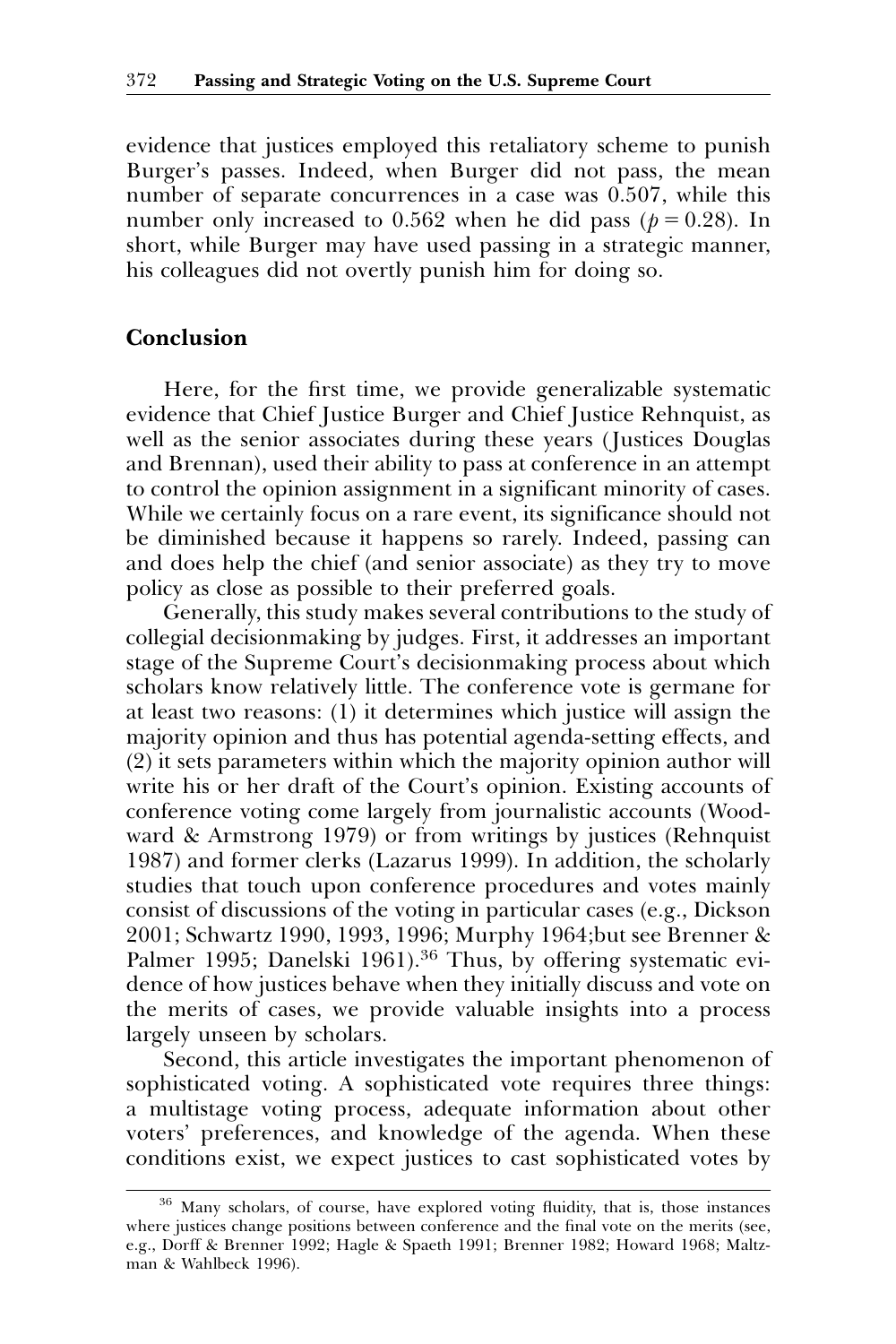making decisions at earlier stages of the judicial game based on likely outcomes at later stages. Of particular interest to us here is sophisticated insincerity, in which a justice votes against his or her preferred outcome at one decisionmaking stage in anticipation of that choice yielding a better outcome at a later stage of the game.

Because the CJ has priority in opinion assignment, and because he votes first at conference, he has a strategic incentive to pass when he is uncertain about whether he will be in the winning coalition. Since casting a sincere vote may leave him unable to assign the opinion, the chief may reserve his vote if he is unsure of which position will command a majority once all votes are cast. Passing at conference thus has strategic value because it allows the chief (or SAJ) to reorder the voting sequence such that he votes last instead of first, and to thus reap informational advantages. In essence, he passes in order to put himself in a position to vote with the majority and, in turn, to have greater leverage over the legal rule being crafted in the case. Our results indicate that passing can and does help the chief (and, to a lesser extent, the SAJ) as justices try to move policy as close as possible to their preferred goals.

We also shed light on the ongoing theoretical debate about the nature of Supreme Court decisionmaking. The attitudinal model acknowledges that Supreme Court justices act interdependently except when it comes to the final vote on the merits (Segal & Spaeth 2002). However, at the final stage, when deciding whether to affirm or reverse, attitudinalists argue that justices—who are appointed for life, whose decisions cannot be reversed by a higher court, and who lack higher political ambition—vote exactly as their own beliefs and values dictate. In contrast, strategic accounts posit that every decision made by the justices, including the final votes on the merits, is ripe for strategic behavior because every choice the justices make is an interdependent one (Epstein & Knight 1998; Hoekstra & Johnson 2003; Maltzman et al. 2000).

More specifically, we address this theoretical debate by focusing on a stage of decisionmaking—the conference vote on the merits —where the attitudinal and strategic models' expectations diverge. Indeed, the fact that the chief (and the SAJ) passes in an attempt to reach his preferred outcomes suggests that justices do not exclusively vote based on their preferences. While this may be circumstantial rather than direct evidence, it is good evidence nonetheless. Thus, this article provides important evidence that the attitudinal model may not provide a fully accurate picture of how Supreme Court justices vote on the merits.

Finally, our findings, combined with other research that finds a link between strategic interaction and Supreme Court decisionmaking, have clear implications for decisionmaking on collegial courts beyond the United States. In particular, this study highlights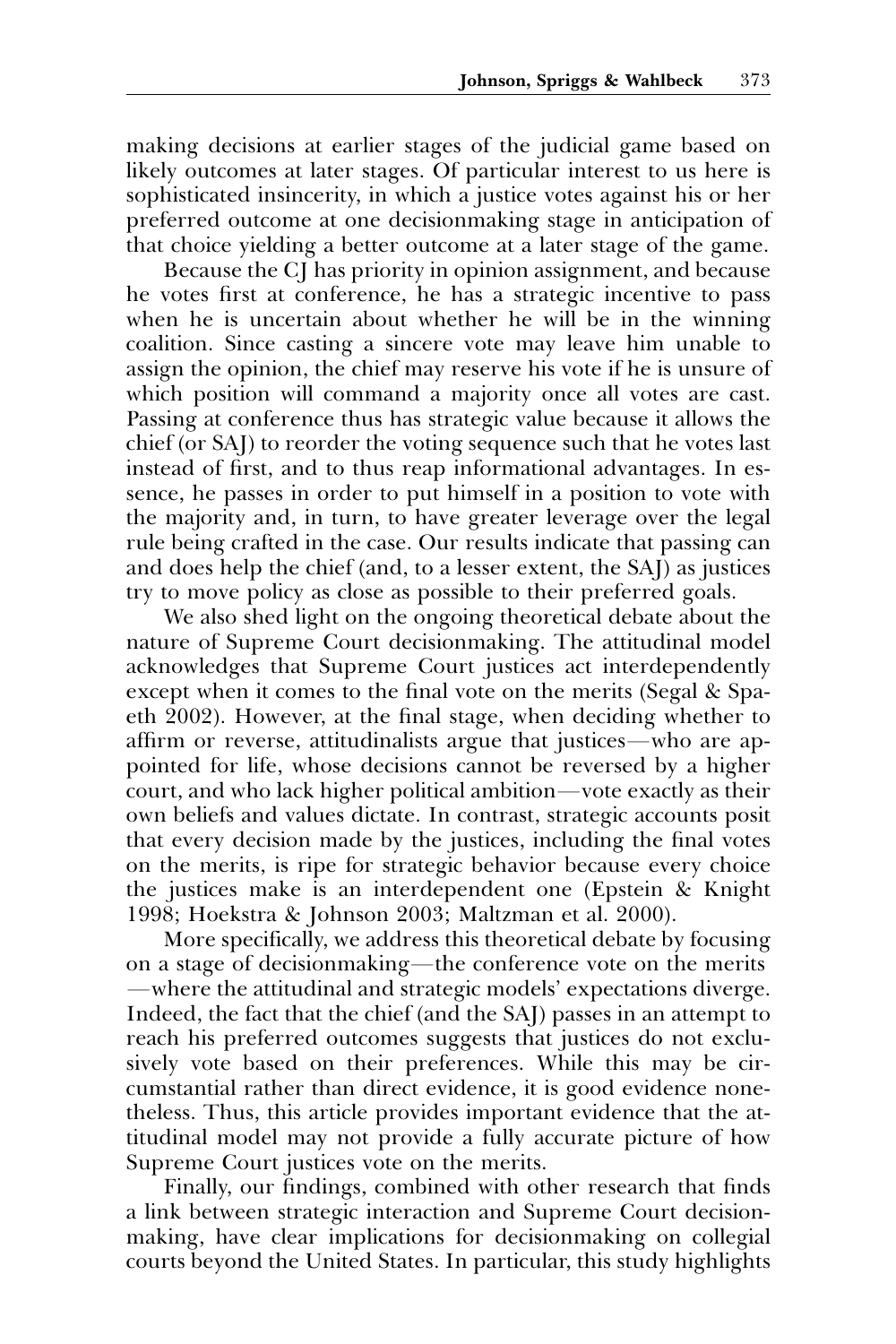the importance of institutional rules, such as voting procedures, to the work of collegial courts. Certainly our study focuses on one aspect of how the U.S. Supreme Court operates, but one can infer that policy outcomes can be affected by a judge who manipulates the institutional rules that govern a court. Rules may vary from court to court, but their impact on the resulting legal policy remains consistent.

## References

- Austen-Smith, (1987) ''Sophisticated Sincerity: Voting on Endogenous Agendas,'' 81 American Political Science Rev. 1323–30.
- Banks, Jeffrey (1985) ''Sophisticated Voting Outcomes and Agenda Control,'' 1 Social Choice and Welfare 295–306.
- Baum, Lawrence (2001) The Supreme Court, 7th ed. Washington, D.C.: Congressional Quarterly Press.
- Blalock, Hubert (1979) Social Statistics, 2nd ed. New York: McGraw-Hill.
- Brace, Paul R., & Hall Melinda Gann (1997) ''The Interplay of Preferences, Case Facts, Context, and Rules in the Politics of Judicial Choice,'' 59 J. of Politics 1206–31.
- Brennan, William J. Jr. (1960) ''State Court Decisions and the Supreme Court,'' 31 Pennsylvania Bar Association Q. 393–407.
- Brenner, Saul (1982) "Fluidity on the Supreme Court: 1956-1967," 26 American J. of Political Science 388–90.
- Brenner, Saul, & Timothy M. Hagle (1996) ''Opinion Writing and the Acclimation Effect,'' 18 Political Behavior 235–61.
- Brenner, Saul, & Jan Palmer (1995) ''The Law Clerks' Recommendations and the Conference Vote on-the-Merits on the U.S. Supreme Court,'' 18 Justice Systems J. 185–97.
- Caldeira, Gregory A., et al. (1999) ''Sophisticated Voting and Gate-Keeping in the Supreme Court,'' 15 J. of Law, Economics, and Organization 549–72.
- Calvert, Randall L., & Richard F. Fenno Jr. (1994) ''Strategy and Sophisticated Voting in the Senate,'' 56 J. of Politics 349–76.
- Clark, Tom C. (1959) ''Internal Operation of the United States Supreme Court,'' 43 Judicature 45–51.
- Danelski, David J. (1961) ''The Influence of the Chief Justice in the Decisional Process of the Supreme Court,'' in W. Murphy & C. H. Pritchett, eds., Courts, Judges, and Politics. New York: Random House.
- Denzau, Arthur T., et al. (1985) ''Farquharson and Fenno: Sophisticated Voting and Home Style,'' 79 American Political Science Rev. 1117–34.
- Dickson, Del (2001) The Supreme Court in Conference (1940–1985). Oxford: Oxford Univ. Press.
- Dorff, Robert H., & Saul Brenner (1992) ''Conformity Voting on the United States Supreme Court," 54 *J. of Politics* 762-75.
- Epstein, Lee, & Jack Knight (1998) The Choices Justices Make. Washington, D.C.: Congressional Quarterly Press.
- Epstein, Lee, & Joseph F. Kobylka (1992) The Supreme Court and Legal Change: Abortion and the Death Penalty. Chapel Hill: Univ. of North Carolina Press.
- Epstein, Lee, & Carol Mershon (1996) ''Measuring Political Preferences,'' 40 American J. of Political Science 261–94.
- Epstein, Lee, & Olga Shvetsova (2002) ''Heresthetical Maneuvering on the U.S. Supreme Court," 14 J. of Theoretical Politics 93-122.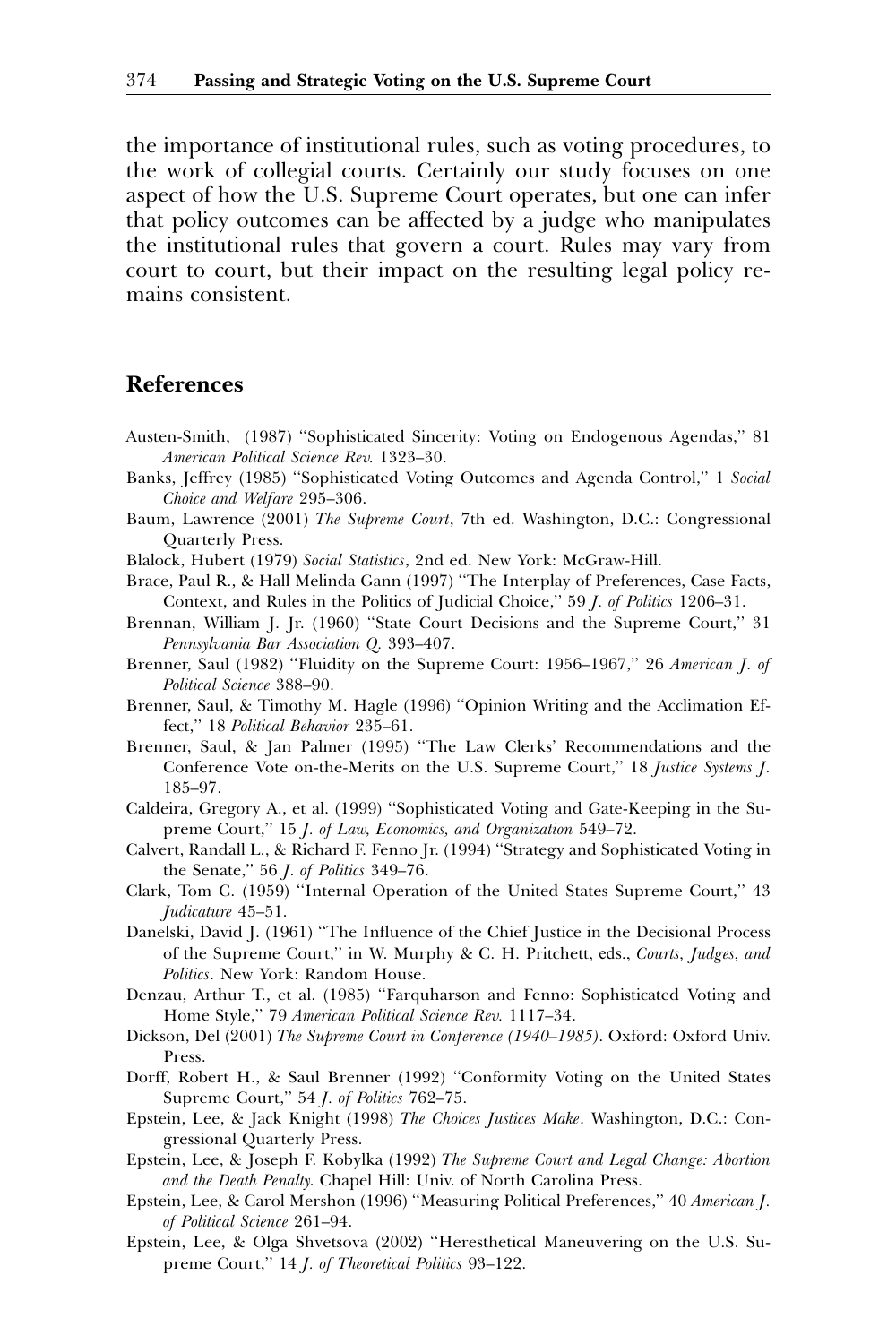Epstein, Lee, et al. (1996) ''The Claim of Issue Creation on the U.S. Supreme Court,'' 90 American Political Science Rev. 845–52.

-, et al. (1998) "Do Political Preferences Change? A Longitudinal Study of U.S. Supreme Court Justices,'' 60 J. of Politics 801–18.

-, et al. (2001) "The Role of Constitutional Courts in the Establishment and Maintenance of Democratic Systems of Government," 35 Law & Society Rev. 117-63. Farquharson, Robin (1969) Theory of Voting. New Haven, CT: Yale Univ. Press.

- Friedrich, Robert J. (1982) ''In Defense of Multiplicative Terms in Multiple Regression Equations,'' 26 American J. of Political Science 797–833.
- Gibson, James L. (1997) United States Supreme Court Judicial Database, Phase II: 1953–1993. Ann Arbor, MI: Inter-University Consortium for Political and Social Research.
- Hagle, Timothy M., & Harold J. Spaeth (1991) ''Voting Fluidity and the Attitudinal Model of Supreme Court Decision Making,'' 44 Western Political Q. 119–28.
- Hansford, Thomas G., & David F. Damore (2000) ''Congressional Preferences, Perceptions of Threat, and Supreme Court Decision Making,'' 28 American Politics Q. 490–510.
- Helmke, Gretchen (2002) ''The Logic of Strategic Defection: Court-Executive Relations in Argentina Under Dictatorship and Democracy,'' 96 American Political Science Rev. 291–303.
- (2003) "Checks and Balances by Other Means: Strategic Defection and Argentina's Supreme Court in the 1990s,'' 35 Comparative Politics 213–30.
- Hoekstra, Valerie, & Timothy R. Johnson (2003) ''Delaying Justice: The Supreme Court's Decision to Hear Rearguments,'' 56 Political Research Q. 351–60.
- Howard, J. Woodford (1968) "On the Fluidity of Judicial Choice," 62 American Political Science Rev. 43–56.
- Huber, John D. (1996) "The Vote of Confidence in Parliamentary Democracies," 90 American Political Science Rev. 269–82.
- Iaryczower, Matias, et al. (2002) ''Judicial Independence in Unstable Environments, Argentina 1935–1998,'' 46 American J. of Political Science 699–716.
- Jenkins, Jeffrey, & Michael Munger (2003) ''Investigating the Incidence of Killer Amendments in Congress," 65 *J. of Politics* 498-517.
- Johnson, Timothy R. (2004) Oral Arguments and Decision Making on the United States Supreme Court. Albany, NY: SUNY Press.
- King, Gary, & Langche Zeng (2001a) ''Logistic Regression in Rare Events Data,'' 9 Political Analysis 137–63.
- (2001b) "Explaining Rare Events in International Relations," 55 International Organization 693–715.
- Kramer, Gerald H. (1972) ''Sophisticated Voting Over Multidimensional Choice Spaces,'' 2 J. of Mathematical Sociology 165–80.
- Krehbiel, Keith, & Rivers Douglas (1990) ''Sophisticated Voting in Congress: A Reconsideration," 52 *J. of Politics* 548–78.
- Lazarus, Edward (1999) Closed Chambers: The Rise, Fall, and Future of the Modern Supreme Court. New York: Penguin Books.
- Maltzman, Forrest, et al. (2000) Crafting Law on the Supreme Court: The Collegial Game. New York: Cambridge Univ. Press.
- Maltzman, Forrest, & Paul J. Wahlbeck (1996) ''Strategic Policy Considerations and Voting Fluidity on the Burger Court,'' 90 American Political Science Rev. 581–92.
- Martin, Andrew D. (2001) ''Congressional Decision Making and the Separation of Powers,'' 95 American Political Science Rev. 361–78.
- McGuire, Kevin T., & Barbara Palmer (1995) ''Issue Fluidity on the U.S. Supreme Court,'' 89 American Political Science Rev. 691–702.
	- $-$  (1996) "Issues, Agendas, and Decision Making on the Supreme Court," 90 American Political Science Rev. 853–65.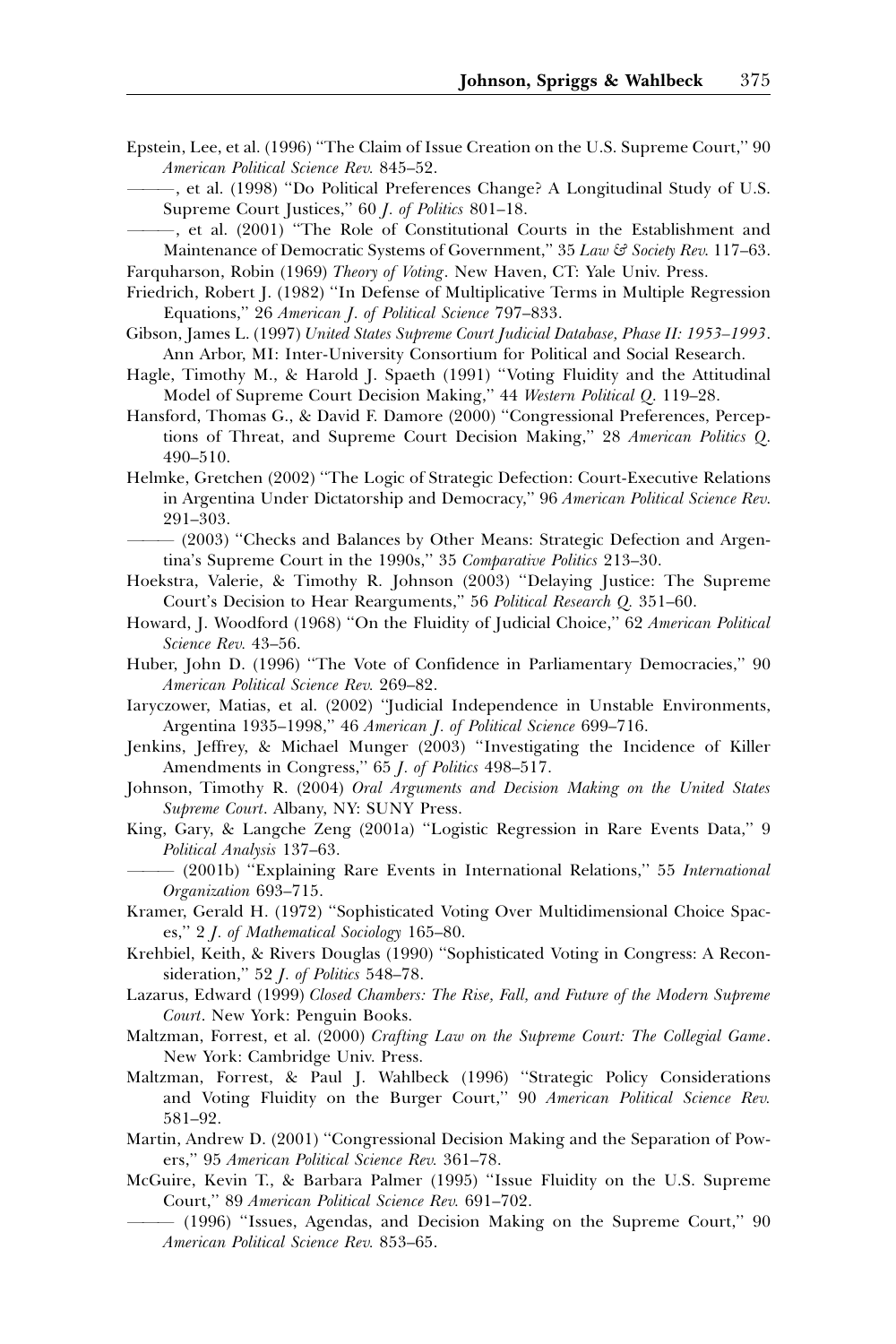- McKelvey, Richard D., & Richard G. Niemi (1978) ''A Multistage Game Representation of Sophisticated Voting for Binary Procedures,'' 18 J. of Economic Theory 1–22.
- Murphy, Walter J. (1964) Elements of Judicial Strategy. Chicago: Univ. of Chicago Press. Nagel, Jack H. (1993) ''Populism, Heresthetics and Political Stability: Richard Seddon and the Art of Majority Rule,'' 23 British J. of Political Science 139–74.
- O'Connor, Sandra Day (1985) Memorandum to Chief Justice Warren E. Burger, March 4. Papers of William J. Brennan, Jr., Library of Congress Manuscript Division, Washington, D.C.
- Powell, Lewis F. Jr. (1978) Memorandum to Chief Justice Burger, April 29. Papers of Justice Lewis F. Powell Jr. Washington & Lee Law Library, Lexington, VA.
- Rasch, Bjorn Erik (2000) ''Parliamentary Floor Voting Procedures and Agenda Setting in Europe,'' 25 Legislative Studies Q. 3–23.

Rehnquist, William H. (1987) The Supreme Court: How It Was, How It Is. New York: Quill. - (2001) The Supreme Court. Revised ed. New York: Knopf.

- Riker, William H. (1962) The Theory of Political Coalitions. New Haven, CT: Yale Univ. Press.
- (1983) "Political Theory and the Art of Heresthetics," in A. F. Finifter, ed., Political Science: The State of the Discipline. Washington, D.C.: American Political Science Association.
- FFF (1984) ''The Heresthetics of Constitution-Making: The Presidency in 1787, with Comments on Determinism and Rational Choice,'' 78 American Political Science Rev. 1–16.
- (1986) The Art of Political Manipulation. New Haven, CT: Yale Univ. Press.
- $-$  (1990) "Heresthetic and Rhetoric in the Spatial Model," in J. M. Enelow & M. J. Hinich, eds., Advances in the Spatial Theory of Voting. New York: Cambridge Univ. Press.
- Riker, William H. (1993) A History of the Supreme Court. New York: Oxford Univ. Press.  $-$  (1996) Decision: How the Supreme Court Decides Cases. New York: Oxford Univ. Press.
- Rohde, David W., & Harold J. Spaeth (1976) Supreme Court Decision Making. San Francisco: W. H. Freeman.
- Sala, Brian R., & James F. Spriggs II. (2004) ''Designing Tests of the Supreme Court and the Separation of Powers,'' 57 Political Research Q. 197–208.
- Schwartz, Bernard (1990) The Ascent of Pragmatism: The Burger Court in Action. Reading, MA: Addison-Wesley.
- Segal, Jeffrey A., & Harold J. Spaeth (2002) The Supreme Court and the Attitudinal Model Revisited. New York: Cambridge Univ. Press.
- Segal, Jeffrey A., et al. (1995) ''Ideological Values and the Votes of U.S. Supreme Court Justices Revisited,'' 57 J. of Politics 812–23.
- Spaeth, Harold J. (2001a) United States Supreme Court Judicial Database, 1953–2000 Terms. East Lansing: Michigan State Univ.
- (2001b) The Burger Court Judicial Database: 1969–1985 Terms. East Lansing: Michigan State Univ.
- Spriggs, James F. II, & Thomas G. Hansford (2001) ''Explaining the Overruling of U.S. Supreme Court Precedent," 63 *J. of Politics* 1091-111.
- Spriggs, James F. II, et al. (1999) ''Bargaining on the U.S. Supreme Court: Justices' Responses to Majority Opinion Drafts,'' 61 J. of Politics 485–506.
- Tomz, Michael, et al. (1999) RELOGIT: Rare Events Logistic Regression. Version 1.1. Harvard University, Cambridge, available at http://gking.harvard.edu/ (accessed February 16, 2005).
- Vanberg, George (2001) ''Legislative-Judicial Relations: A Game-Theoretic Approach to Constitutional Review,'' 45 American J. of Political Science 346–61.
- Volden, Craig (1998) ''Sophisticated Voting in Supermajoritarian Settings,'' 60 J. of Politics 149–73.